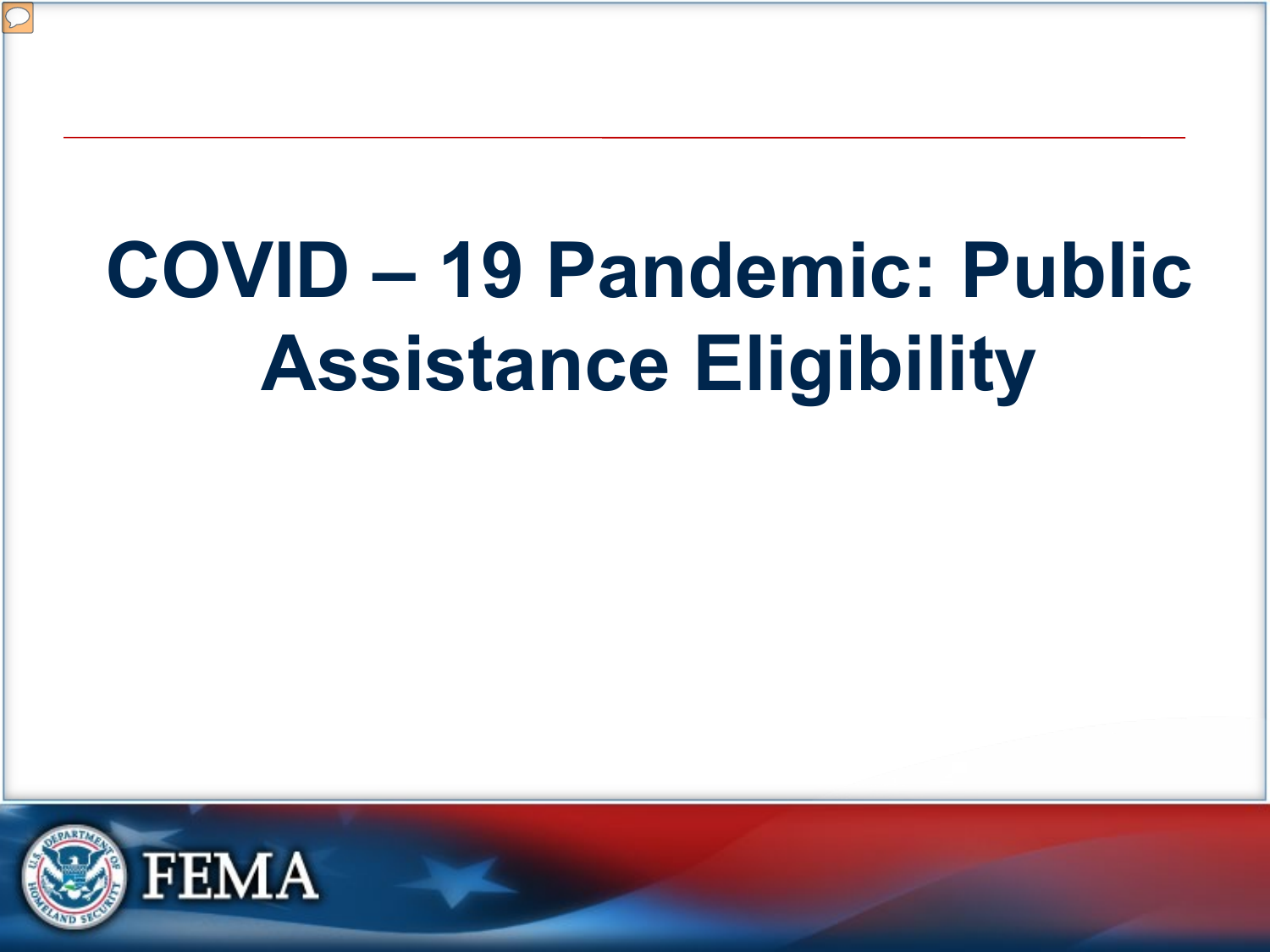#### **Purpose of the Training**

- **Refresh on analysis structure to determining PA** eligibility
- **Provide clarity to ensure consistency in the application** of FEMA policy in the formulation of projects
- **Discuss eligibility for COVID 19 projects**

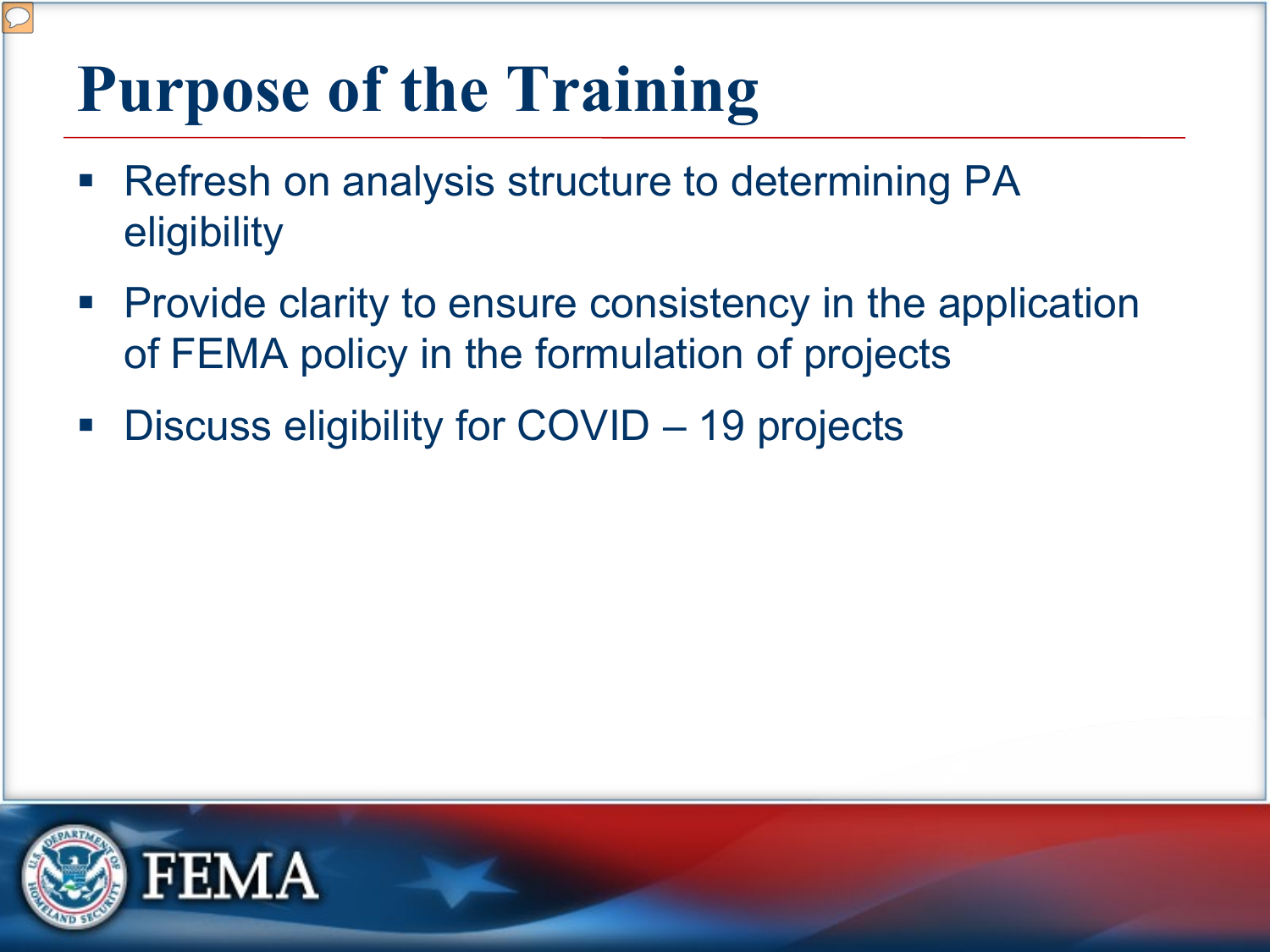#### **COVID-19 Declarations**

- At the direction of the President, FEMA is supporting 57 major disaster declarations, 101 emergency designations and 89 tribal nations in the COVID-19 pandemic
- All COVID declarations authorized Public Assistance, Category B, Emergency Protective Measures
- These are immediate actions necessary to protect public health and safety, or to lessen or avert a threat, in response to the pandemic and should be taken in accordance with guidance from public health officials

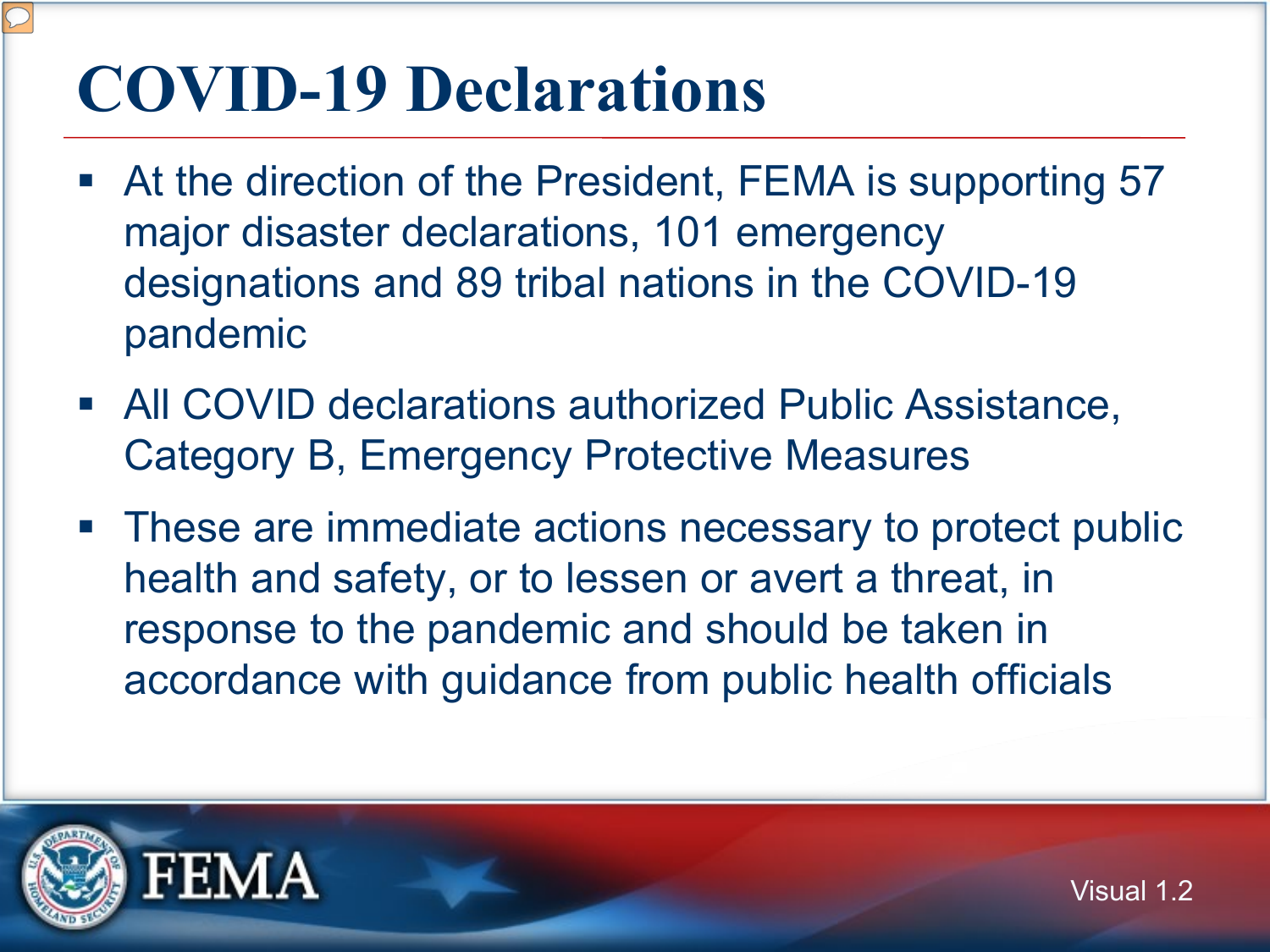#### **COVID-19 Declarations (Continued)**

- To be eligible for Public Assistance (PA), an item of work must be the legal responsibility of an eligible Applicant (44 CFR §206.223)
- Measures to protect life, public health, and safety are generally the responsibility of State, Local, Tribal, and Territorial (SLTT) governments

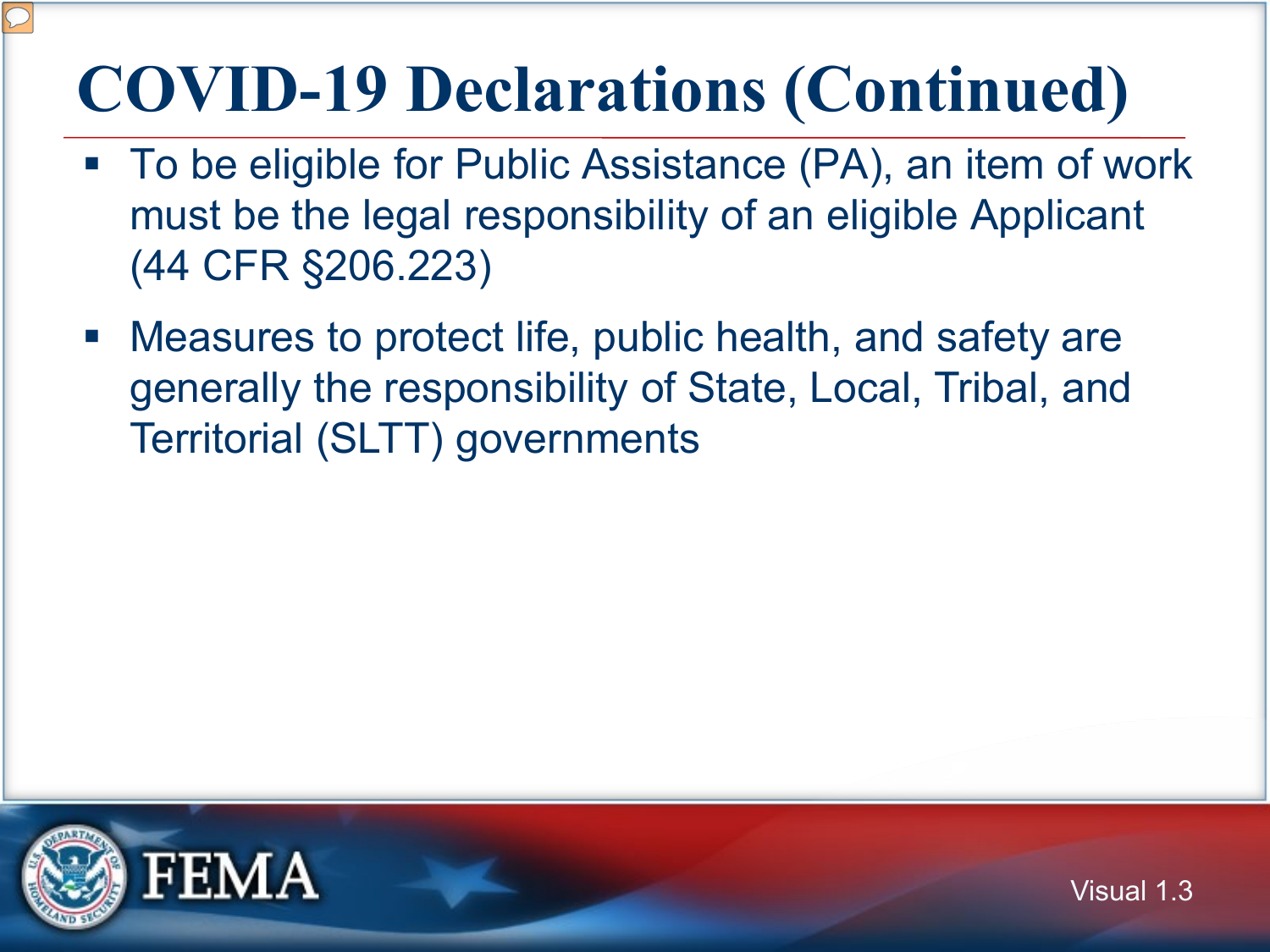

**FEMA** 

Visual 1.4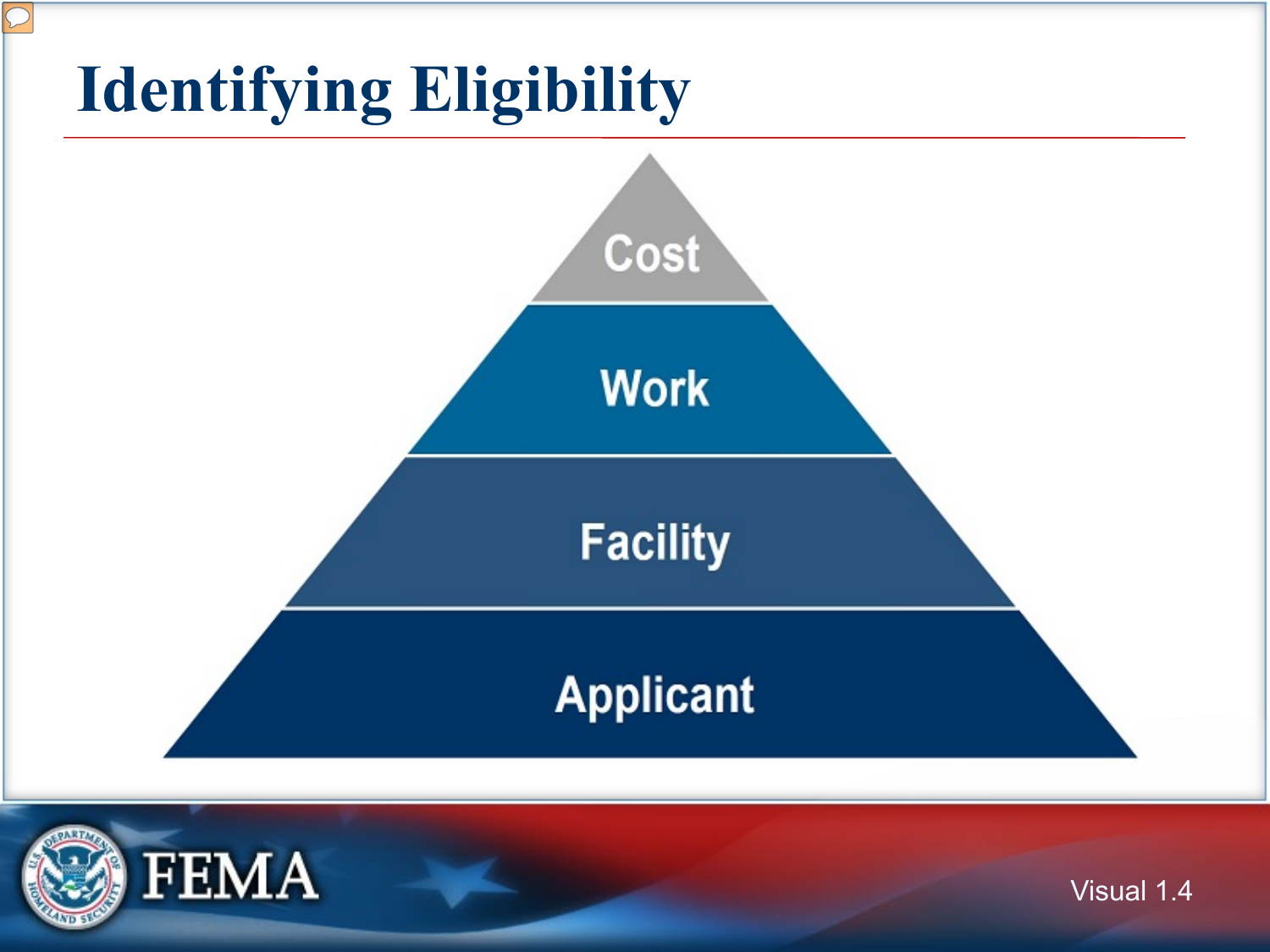## **Legal Responsibility**

- To be eligible for PA, an item of work must be the legal responsibility of an eligible Applicant
- Measures to protect life, public health, and safety are **generally** the responsibility of SLTT governments
- Legally responsible SLTT governments may enter into formal agreements or contracts with private organizations, including PNP organizations when necessary to carry out eligible emergency protective measures in response to the COVID-19 pandemic



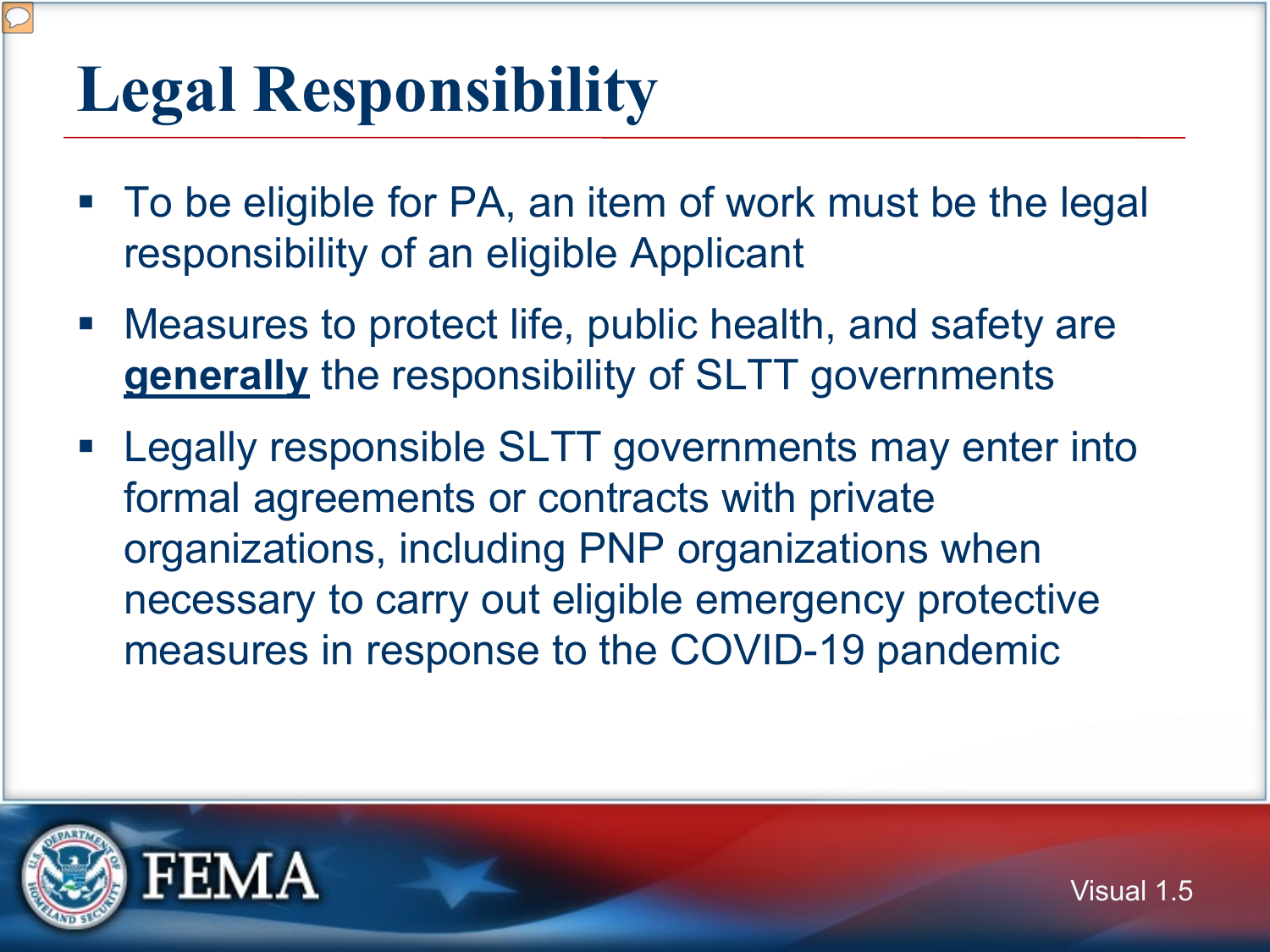## **Facility Eligibility**

- In general, a facility must be determined eligible in order for work to be eligible
- **There are exceptions for some emergency work** activities
- For State, Territorial, Tribal, and local Applicants, evaluating facility eligibility it is not necessary for most emergency work
	- For these Applicants, eligibility of emergency work is primarily based on evaluation of an immediate threat and legal authority to perform the work

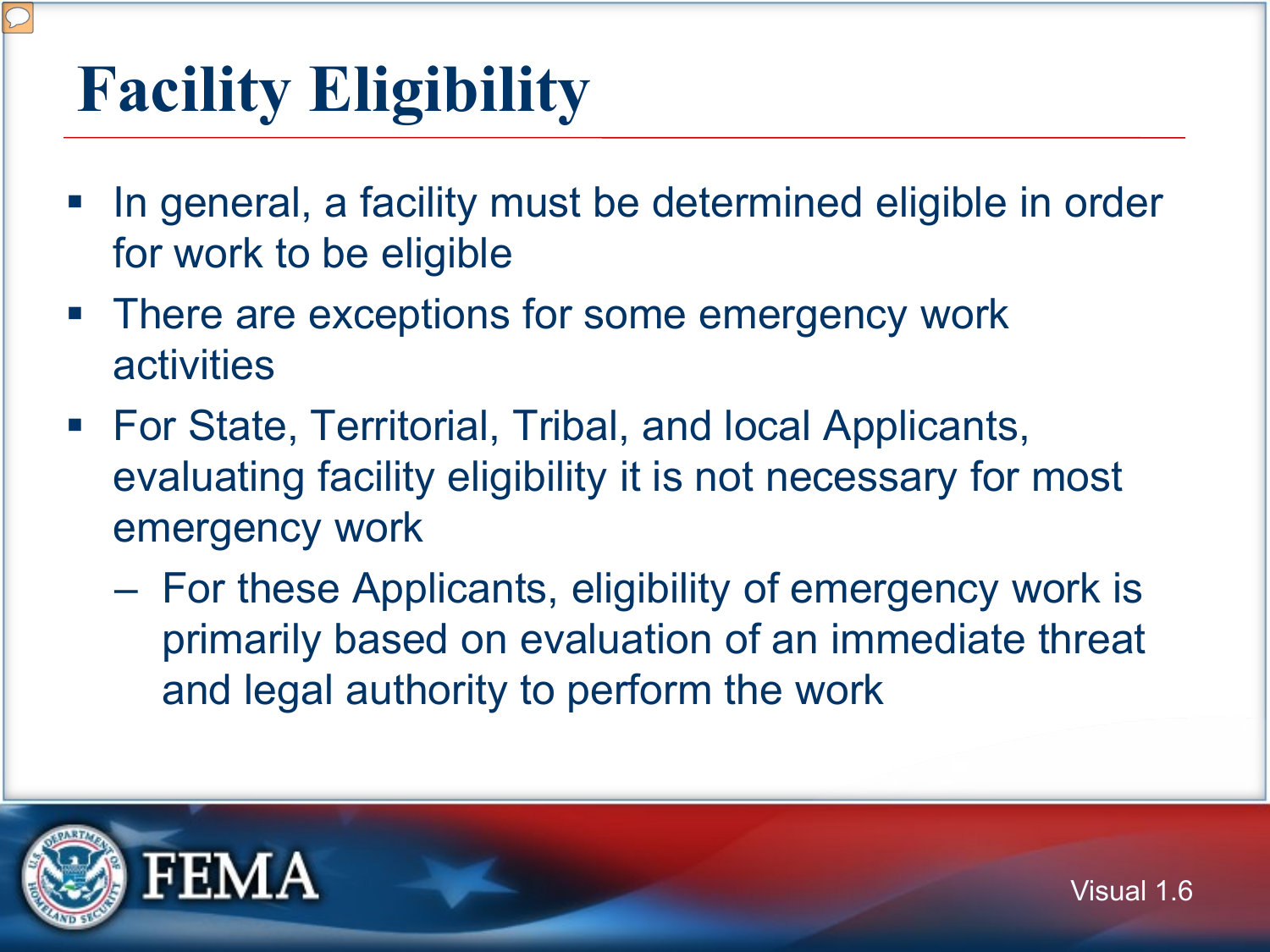## **Facility Eligibility (Continued)**

- Increased costs of operating a facility or providing a service are generally not eligible, even when directly related to the incident
	- However, short-term increased costs that are directly related to accomplishing specific emergency health and safety tasks, as part of emergency protective measures, may be eligible,

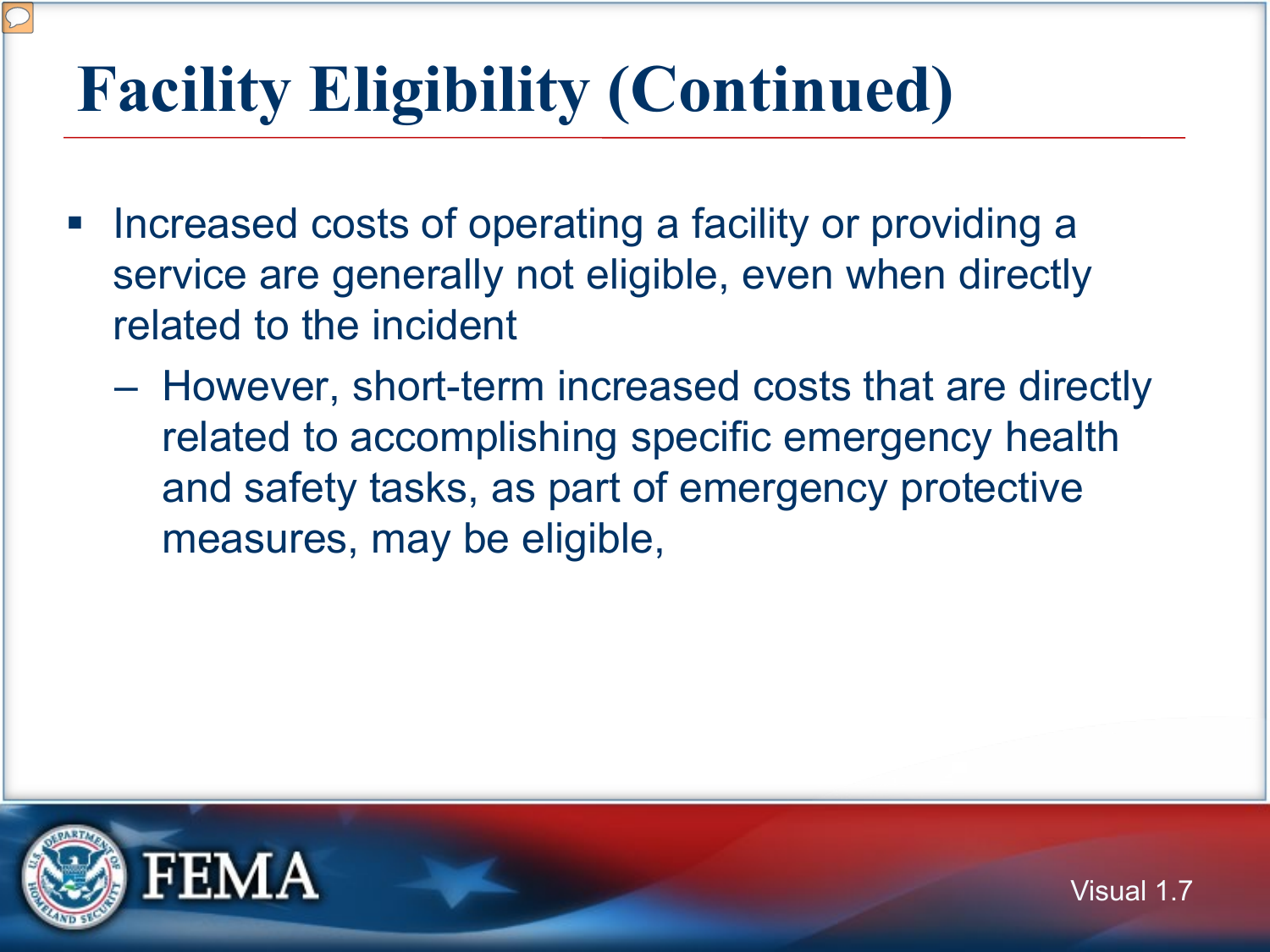## **Work Eligibility**

- At a minimum, work must meet each of the following three general criteria to be eligible:
	- Be required as a result of the declared incident;
	- Be located within the designated area, with the exception of sheltering and evacuation activities; and
	- Be the legal responsibility of an eligible Applicant
- The Applicant is responsible for showing that work is required:
	- To eliminate or lessen an immediate threat resulting from the declared incident

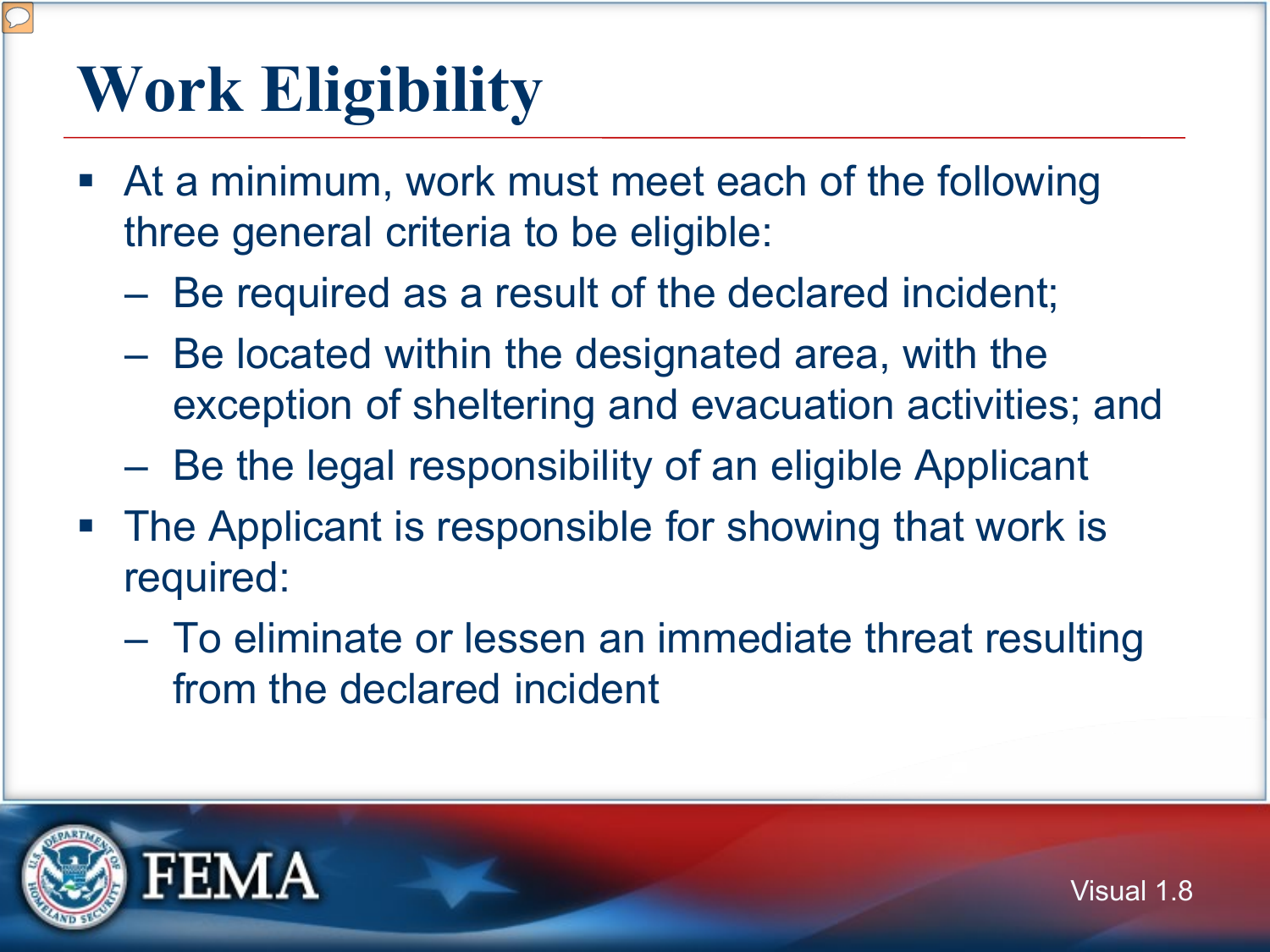## **Cost Eligibility**

- The final component evaluated for eligibility, are the costs claimed by the Applicant
- Not all costs incurred as a result of the incident are eligible. To be eligible, costs must be:
	- Directly tied to the performance of eligible work
	- Adequately documented
	- Reduced by applicable credits, such as insurance and salvage values
	- Not covered by other Federal agency funding

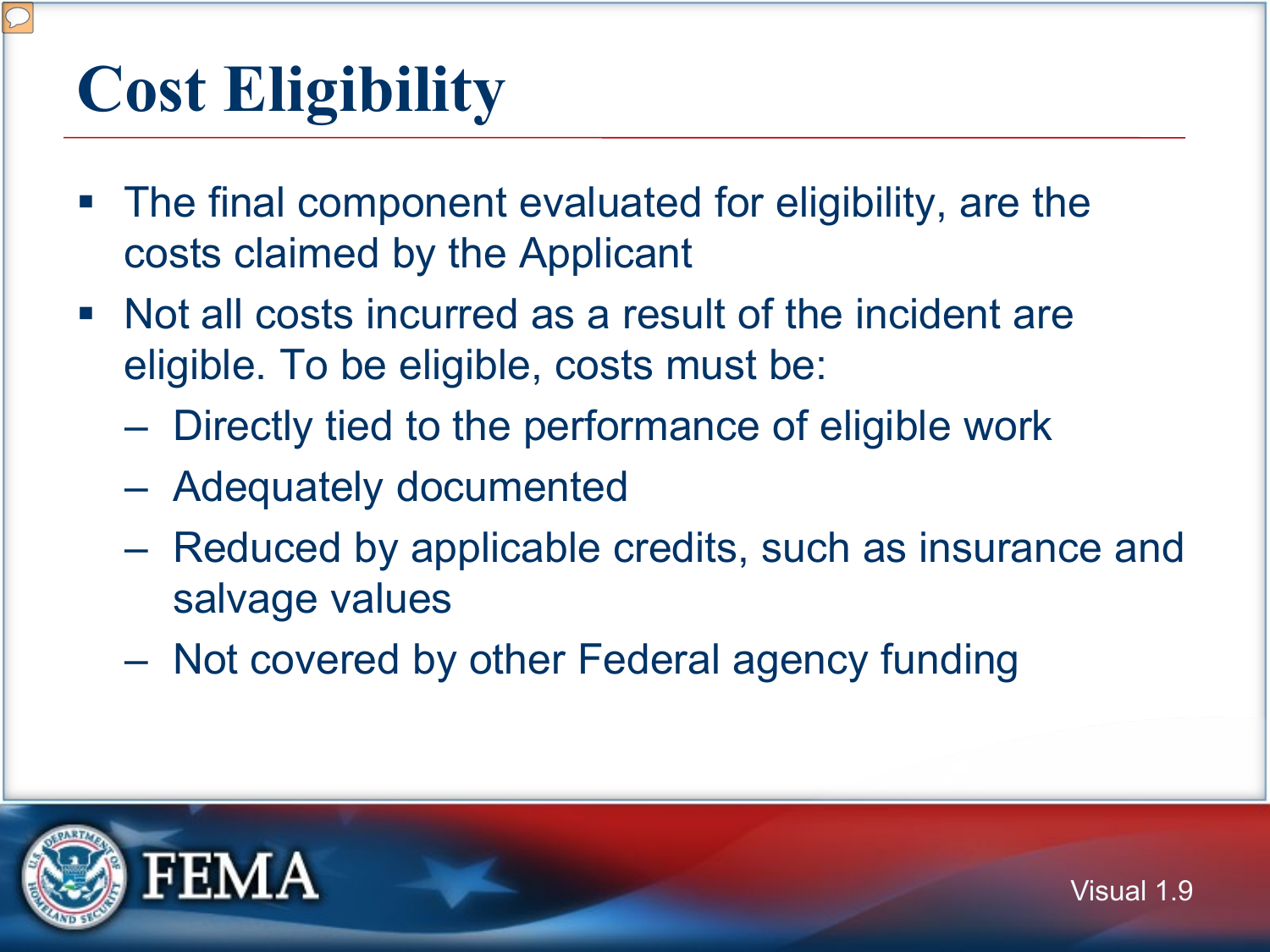## **Cost Eligibility (Continued)**

- Authorized and not prohibited under Federal, State, Territorial, Tribal, or local government laws or regulations
- Consistent with the Applicant's internal policies, regulations, and procedures that apply uniformly to both Federal awards and other activities of the Applicant
- Necessary and reasonable to accomplish the work properly and efficiently



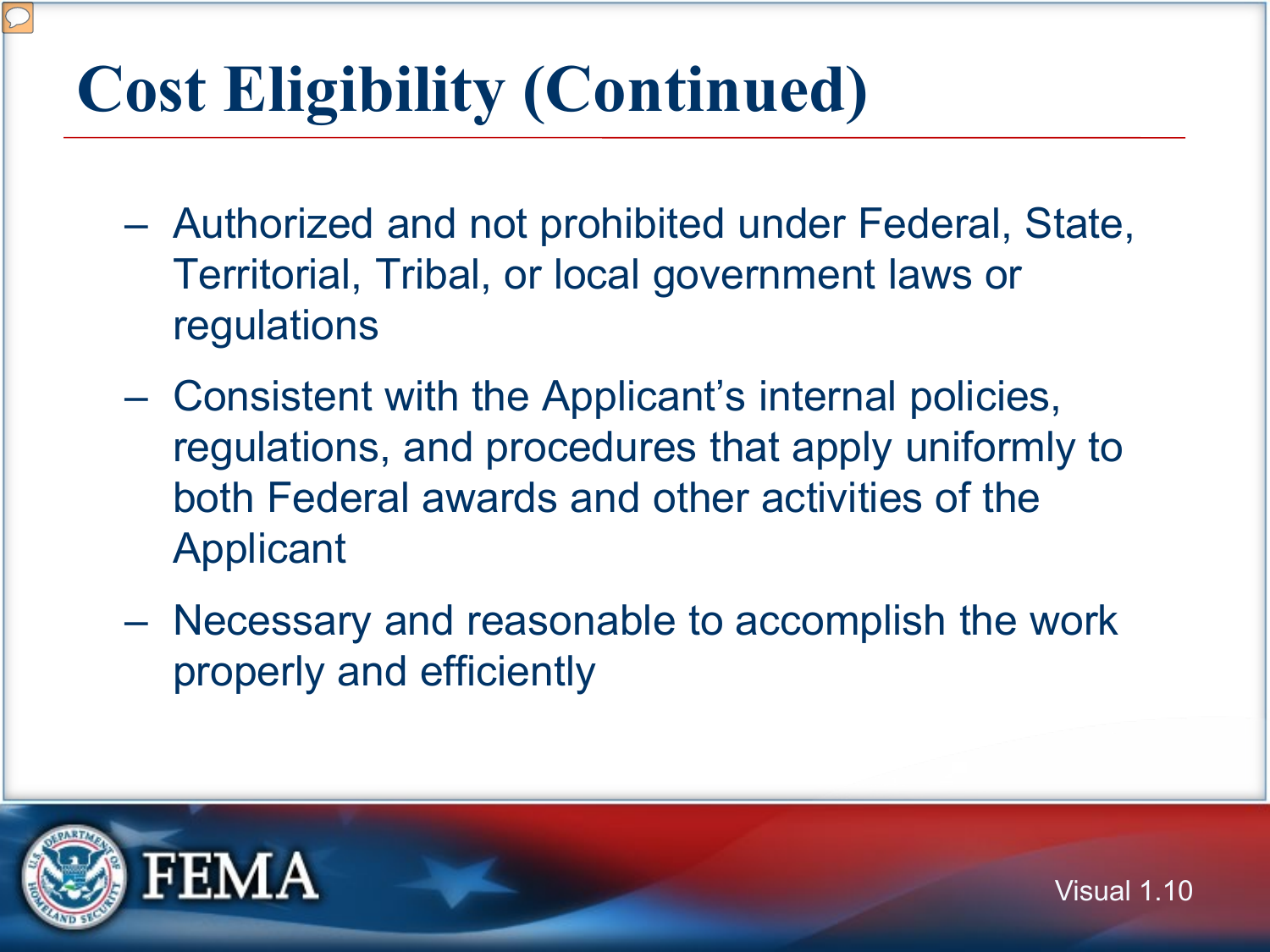#### **Guidance**

- January 20, 2020 Ongoing
	- Public Assistance Program and Policy Guide (PAPPG) v. 3.1 FP104-009-2/April 2018
	- Coronavirus (COVID-19) Pandemic: Medical Care Costs Eligible for Public Assistance FP 104-010-04
	- Coronavirus (COVID-19) Pandemic: Purchase and Distribution of Food Eligible for Public Assistance FP 104-010-03
	- FEMA Emergency Non-Congregate Sheltering during the COVID-19 Public Health Emergency (Interim) FP 104-009-18
	- Fact Sheet: Coronavirus (COVID-19) Pandemic: Alternate Care Site (ACS) "Warm Sites"
	- Coronavirus (COVID-19) Pandemic: Non-congregate Sheltering FAQ



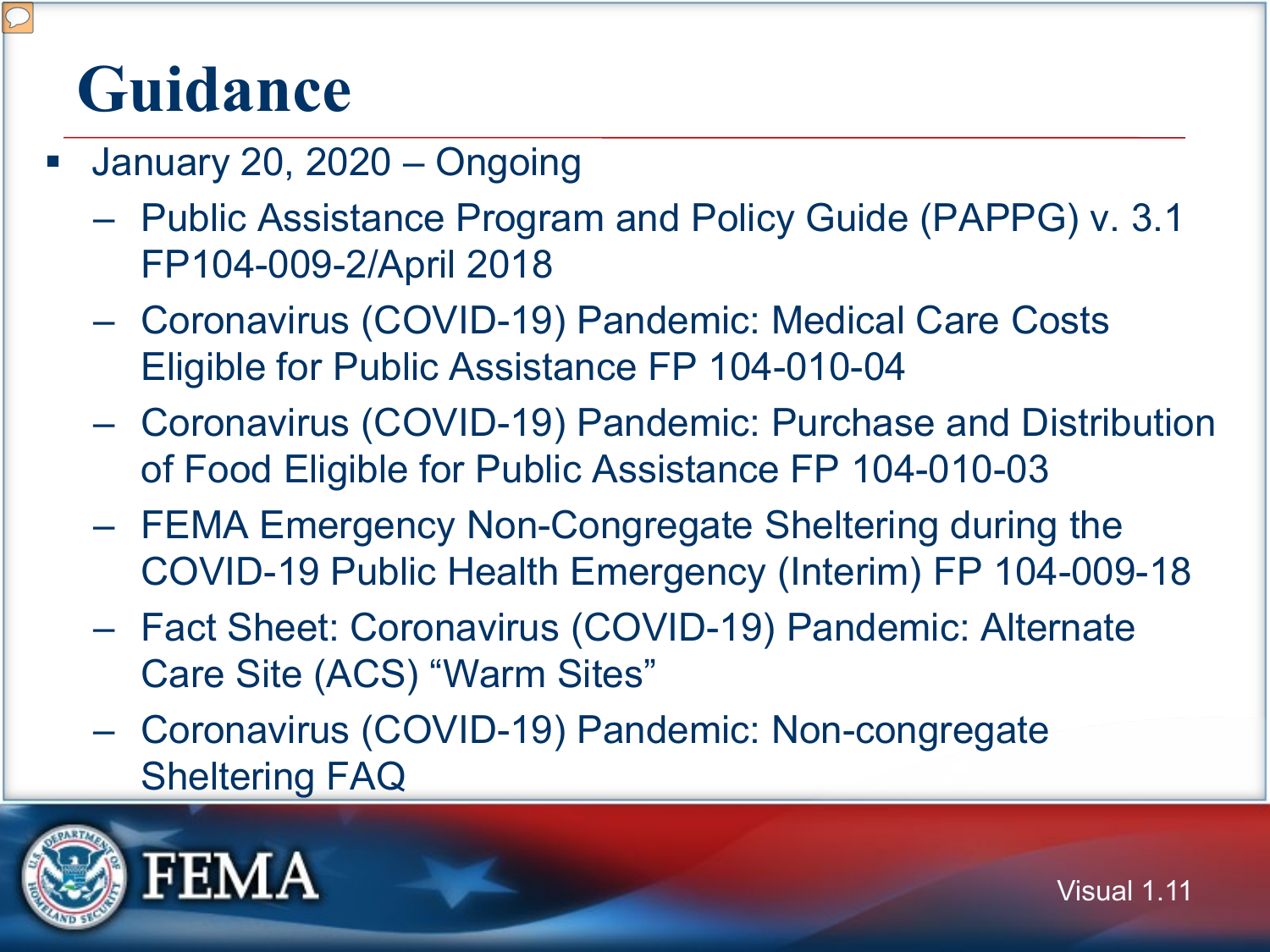#### **Guidance – Fact Sheets**

- Fact Sheet: Procurement Under Grants Conducted Under Exigent or Emergency Circumstances
- Fact Sheet: Accessible Public Service Announcements Category B: Emergency Protective Measures
- Fact Sheet: Coronavirus (COVID-19) Pandemic: Private Nonprofit Organizations
- Fact Sheet: Coronavirus Disease 2019 (COVID-19) Public Health Emergency: Coordinating Public Assistance and Other Sources of Federal Funding
- Fact Sheet: Coronavirus (COVID-19) Pandemic: Addressing PPE Needs in Non-Healthcare Setting



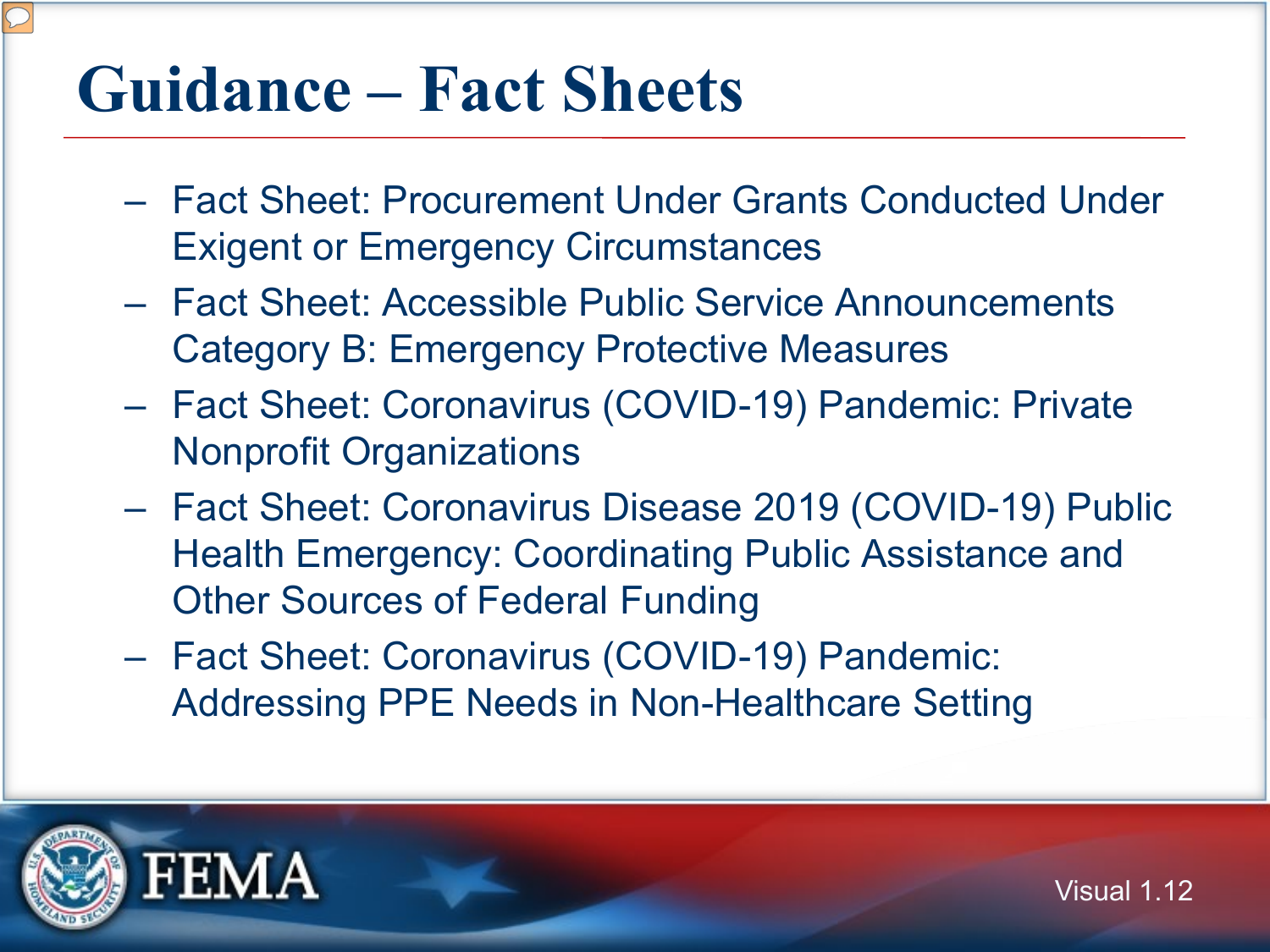#### **Guidance**

- January 20, 2020 September 14, 2020
	- Fact Sheet: Coronavirus (COVID-19) Pandemic: Eligible Emergency Protective Measures
- September 15, 2020 Ongoing
	- Coronavirus (COVID-19) Pandemic Work Eligible for Public Assistance (Interim) FP 104-009-19

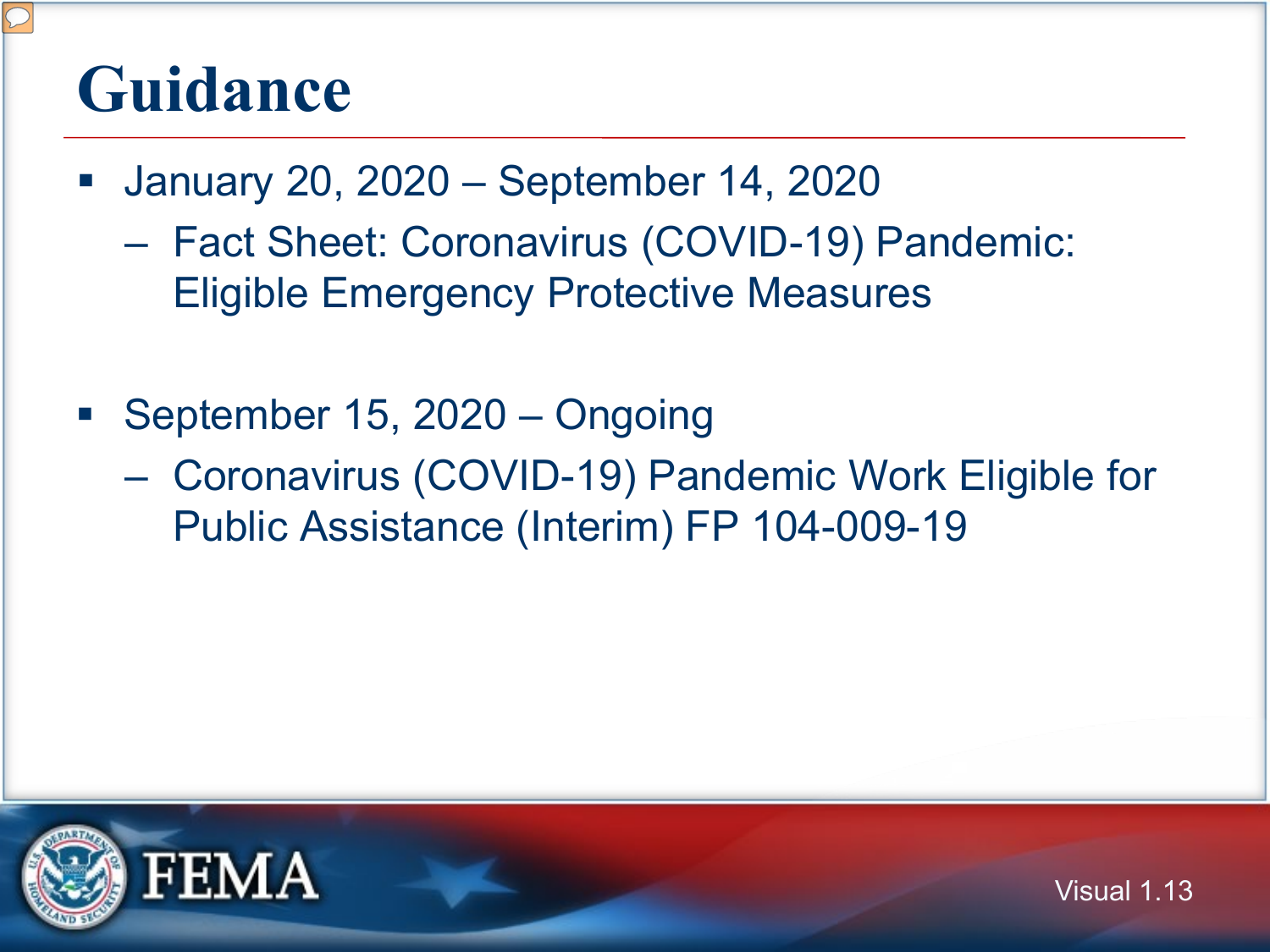#### **Emergency Protective Measures**

- **FEMA may provide assistance for the following** emergency protective measures in response to COVID-19 declared events:
	- Purchase/distribution of PPE directly related to eligible emergency work, or is provided to healthcare workers, patients with confirmed or suspected COVID-19 infection, and first responders
	- Medical Care
	- Purchase/distribution of food
	- Non-congregate medical sheltering



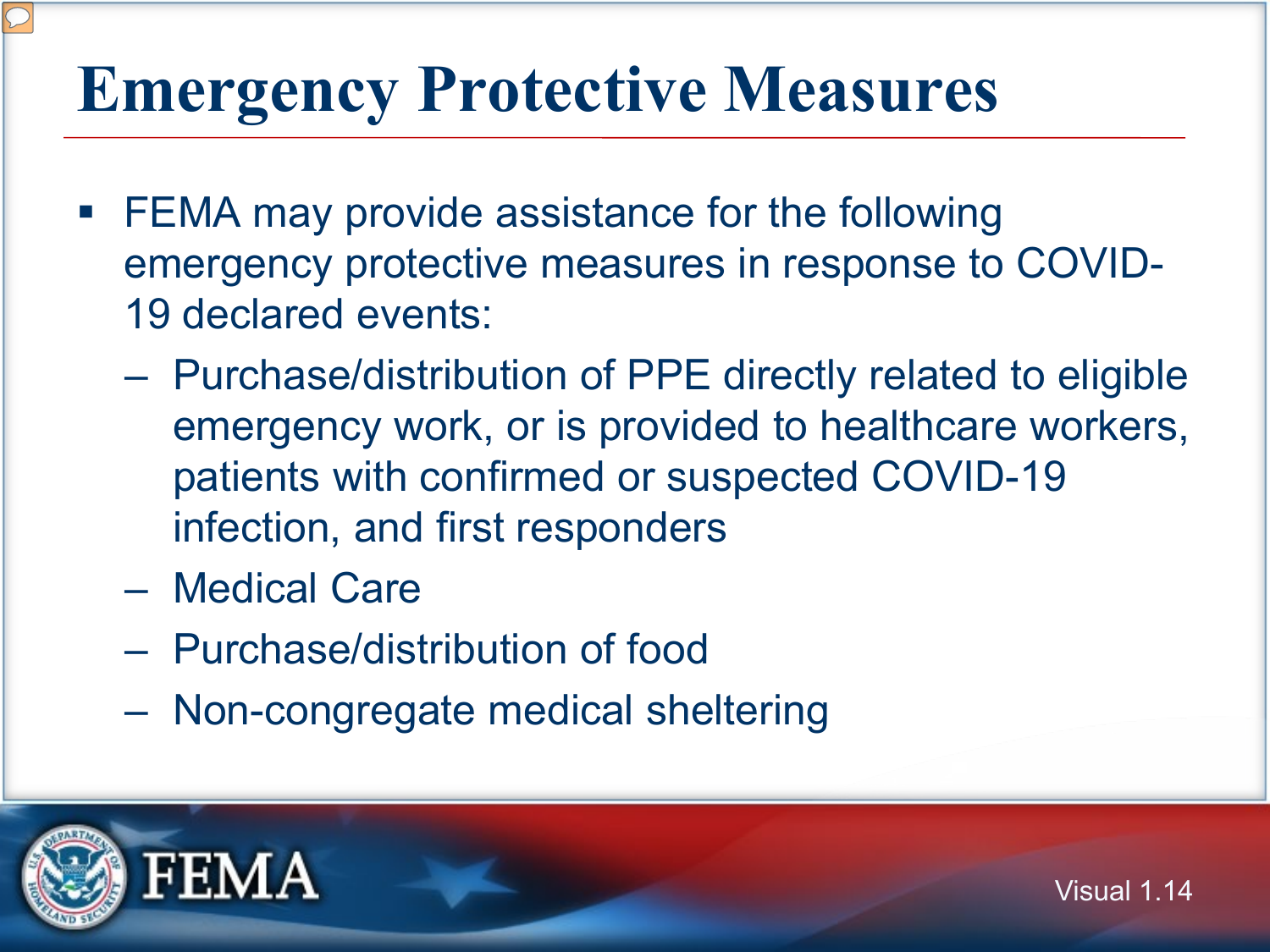## **Emergency Protective Measures (Cont)**

- Operation of Emergency Operations Centers
- Communications to disseminate public information
- Mass casualty management
- **FEMA may provide assistance for the following when** necessary to perform eligible work above:
	- Cloth Facial Coverings
	- Temperature Scanning
	- Disinfection
	- Temporary Physical Barriers



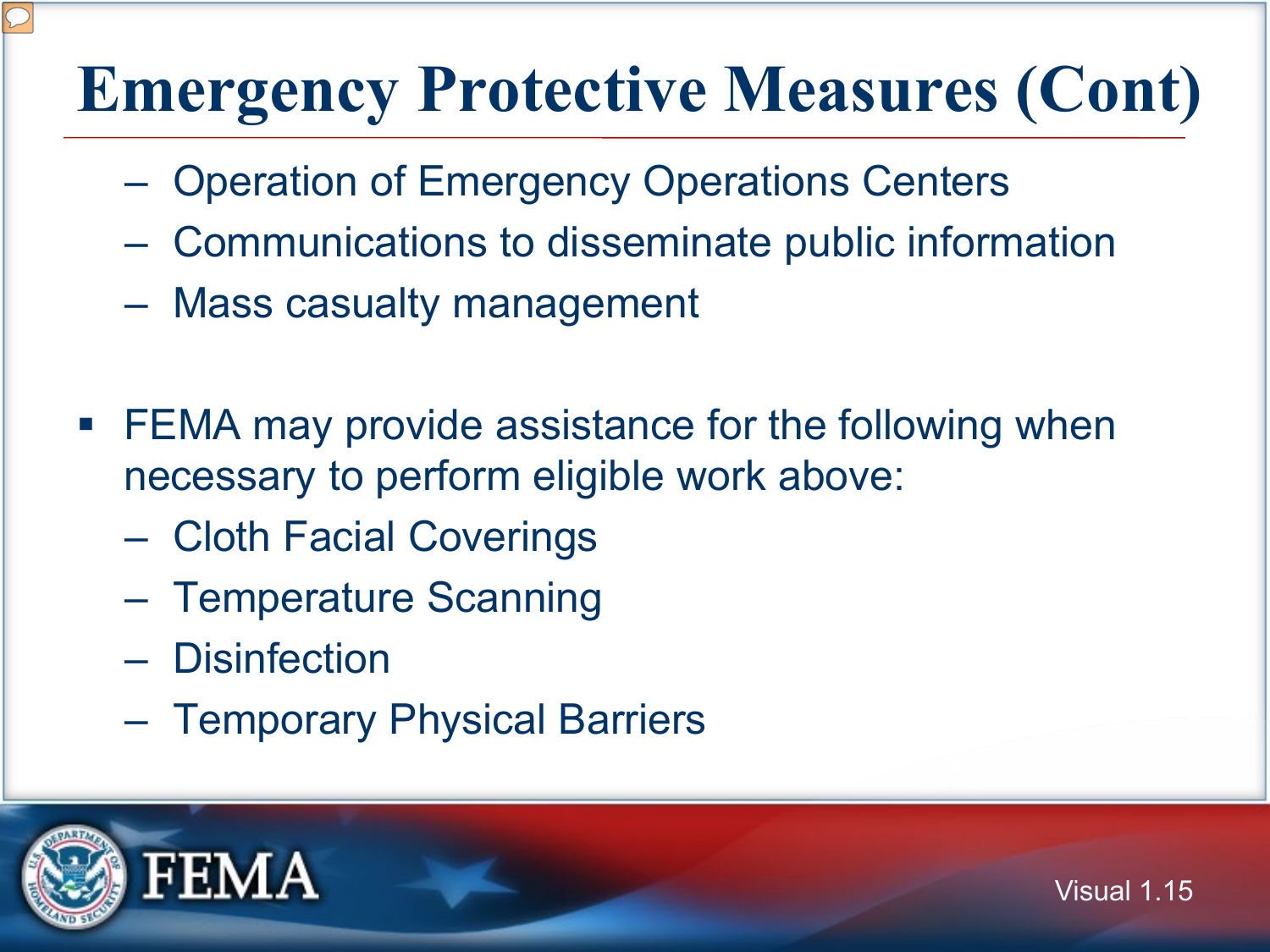## **COVID-19 Testing**

COVID-19 tests are available at no cost nationwide at health centers and select pharmacies. However, legally responsible SLTT's may have testing or other eligible work and costs that are not otherwise provided or paid for by another source.

- Examples of Eligible Work
	- Test Kits
	- Wrap Around Services (i.e.; biomedical waste removal, contracted security)
	- Temporary facilities



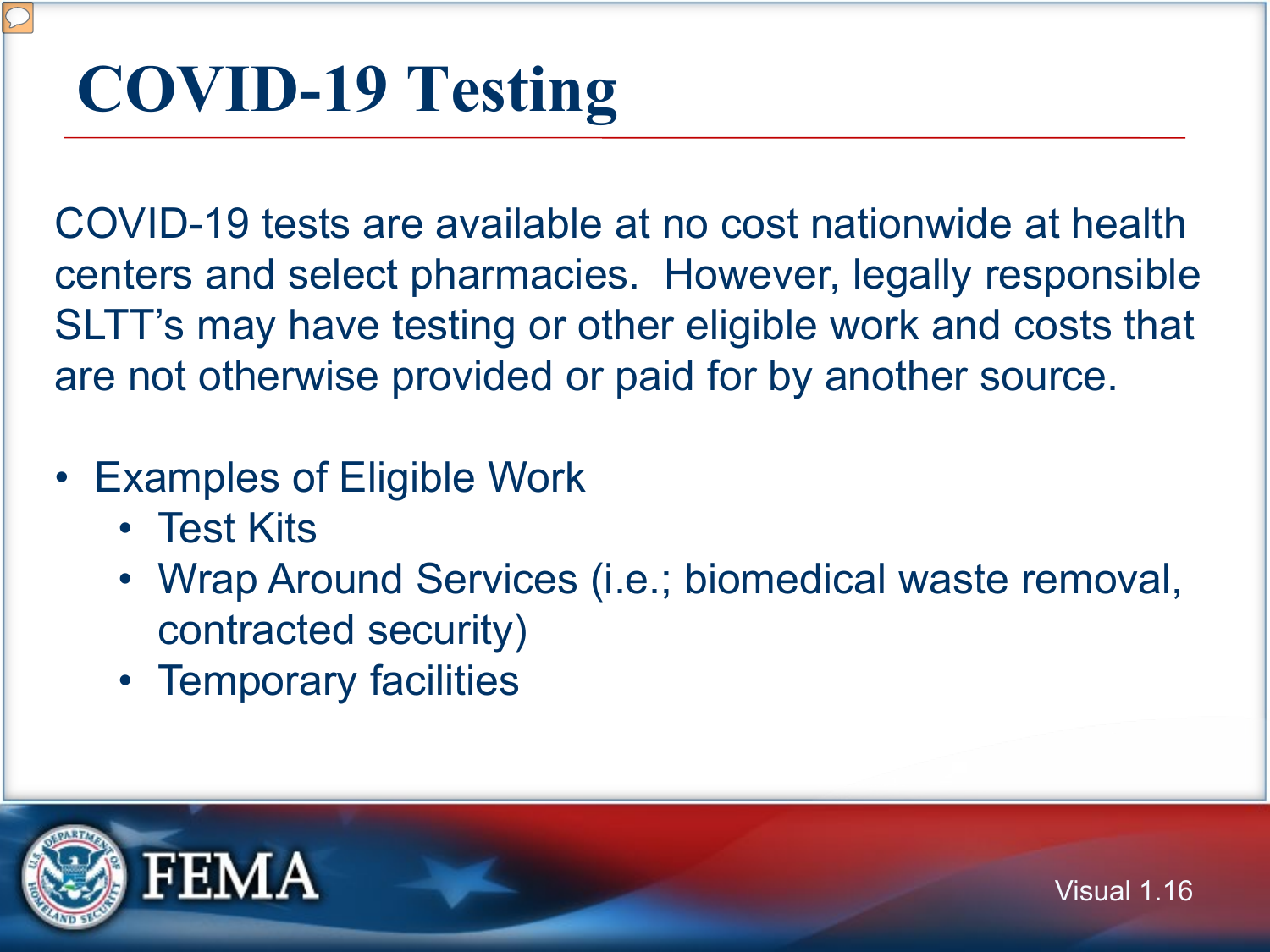## **COVID-19 Testing (Continued)**

- Costs
	- Reasonable and Necessary
		- For COVID-19 declarations, FEMA will use Medicare rates as the basis to determine reasonable costs for eligible clinical care not covered by another funding source
		- Both patient payments and insurance payments are considered another funding source
- Example of Ineligible Work
	- Widespread screening for re-opening efforts



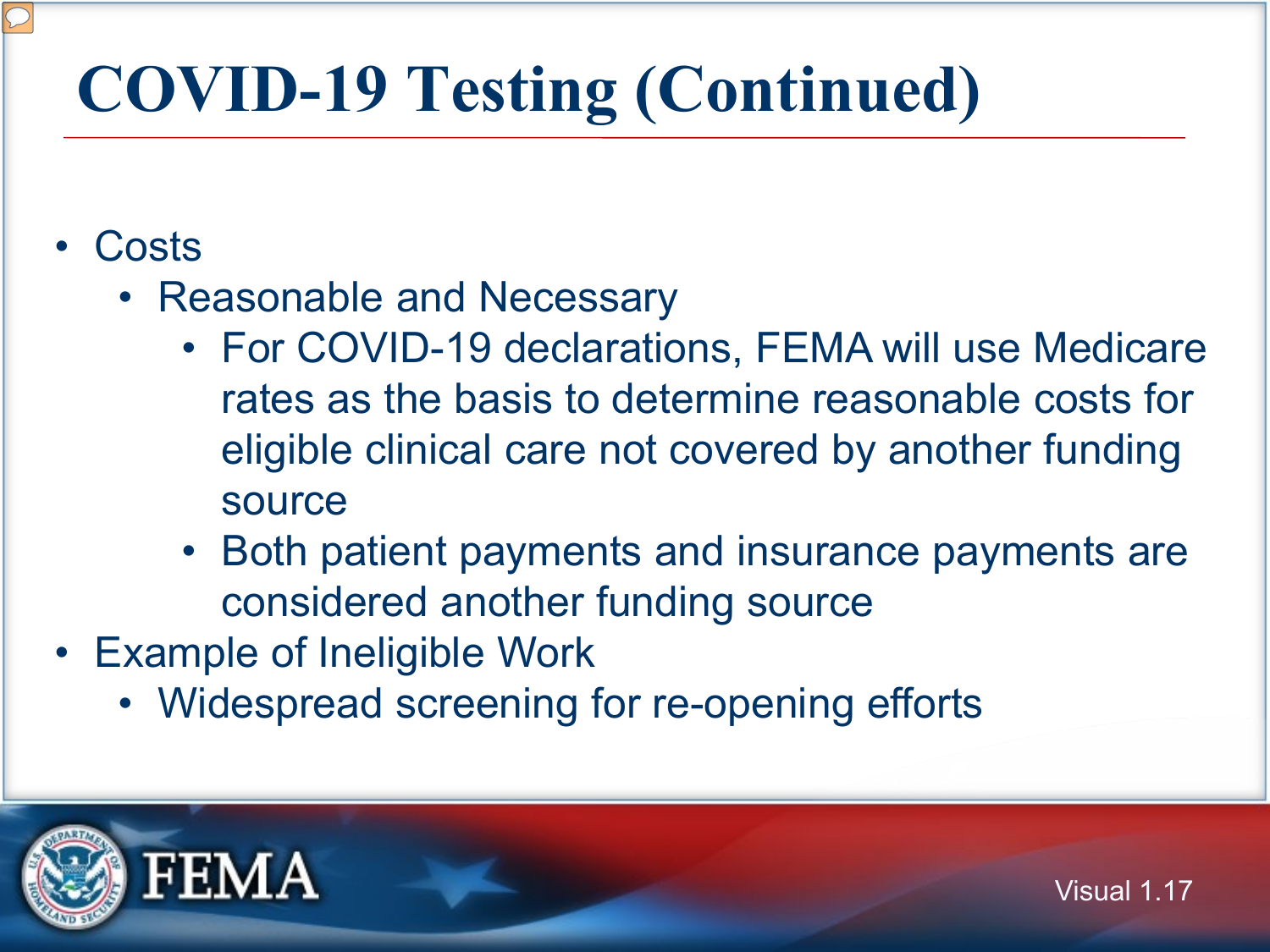#### **Facilities and Services**

Government Facilities and services including but not limited to courthouses, prisons, utilities, public housing, or recreation facilities, etc. when not performing eligible emergency work would generally not be eligible for the work or costs (see additional information below under schools, disinfection and PPE).

- **Examples of Ineligible Work** 
	- Regular Cleaning
	- Increased costs of operating a facility or providing a service
	- Day to day operations of facilities
	- Re-opening of facilities



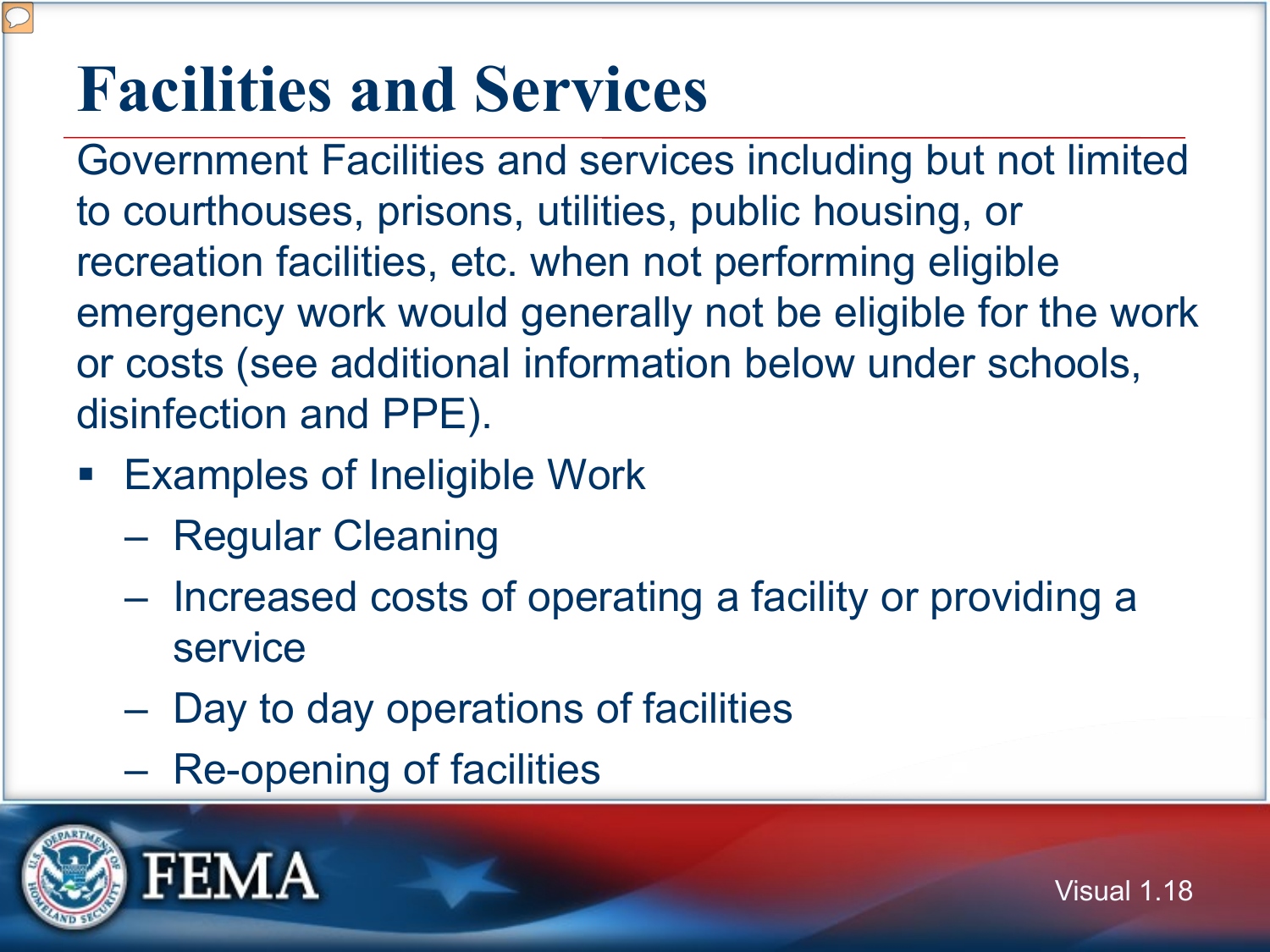#### **Facilities and Services (Continued)**

- Example of Ineligible Costs
	- Personal Protective Equipment (PPE)
	- Facility Retrofits/Engineering Controls
	- Technology for Virtual Support/Working from Home
	- Implementing social distancing or other community mitigation approaches in public places/facilities

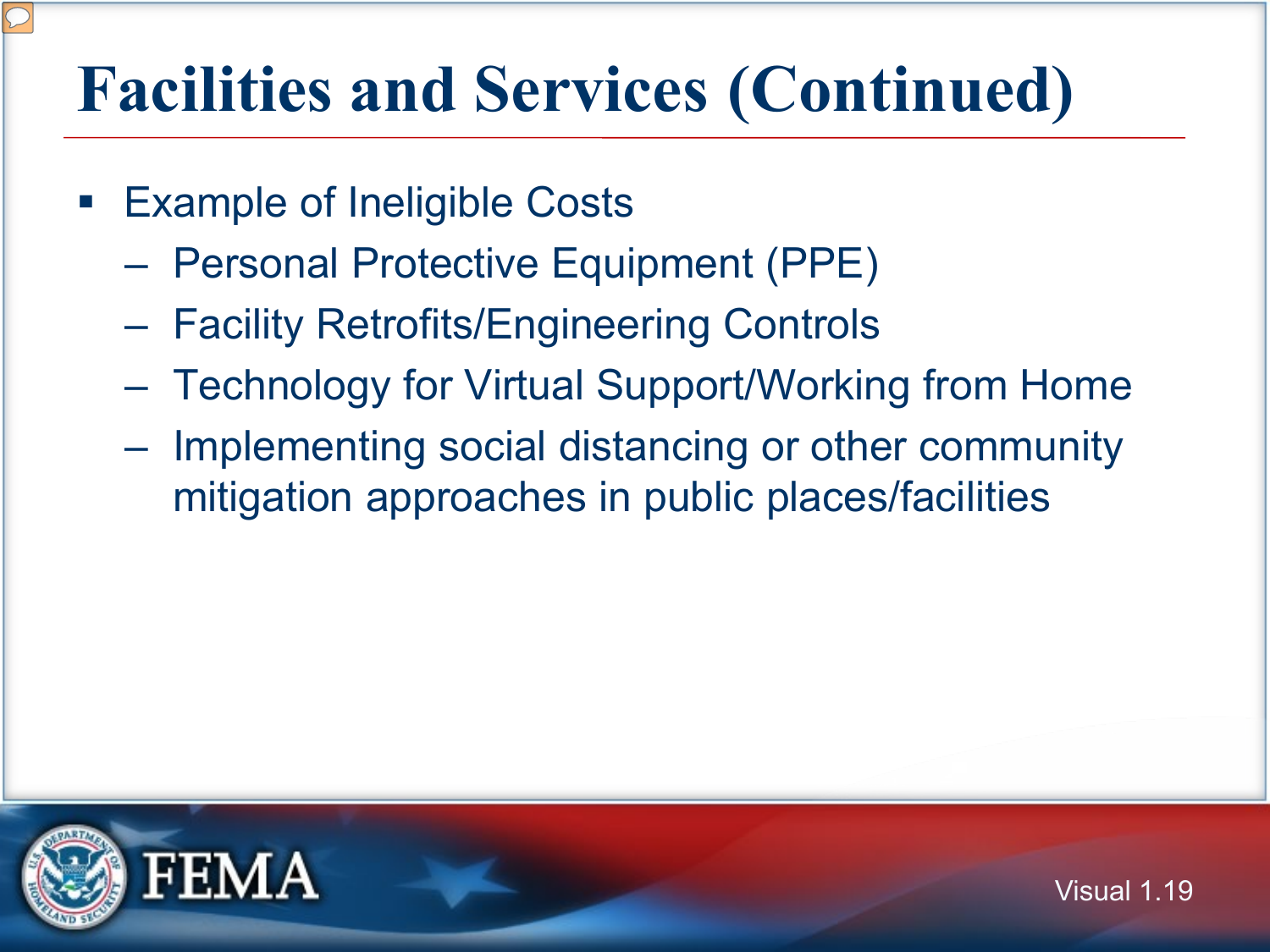#### **Schools**

- Eligible Work
	- Staff and students at a public school are typically not carrying out emergency protective measures
	- If a school is performing an eligible emergency protective measure, such as, PA eligible emergency feeding, then the disinfection and the PPE required for the work area and the workers performing this task would be a reimbursable expense.

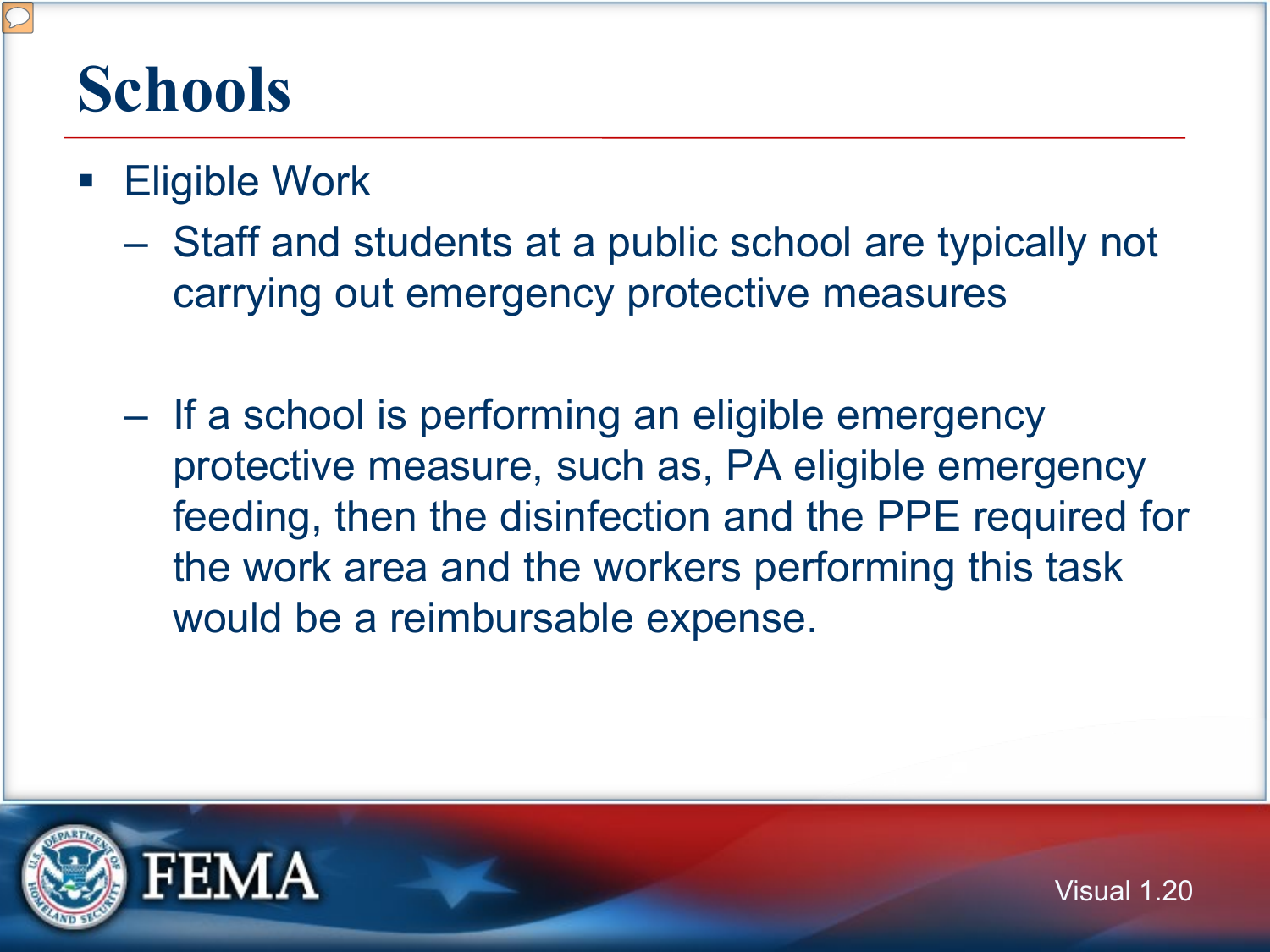#### **Schools (Continued)**

- Eligible Work
	- If an eligible entity such as a school needed to disinfect per Public Health Office or CDC guidance due to a COVID exposure as the school was open prior to being shut down, then the disinfection and PPE required for the school and workers performing this task would be a reimbursable expense prior to September 15, 2020.



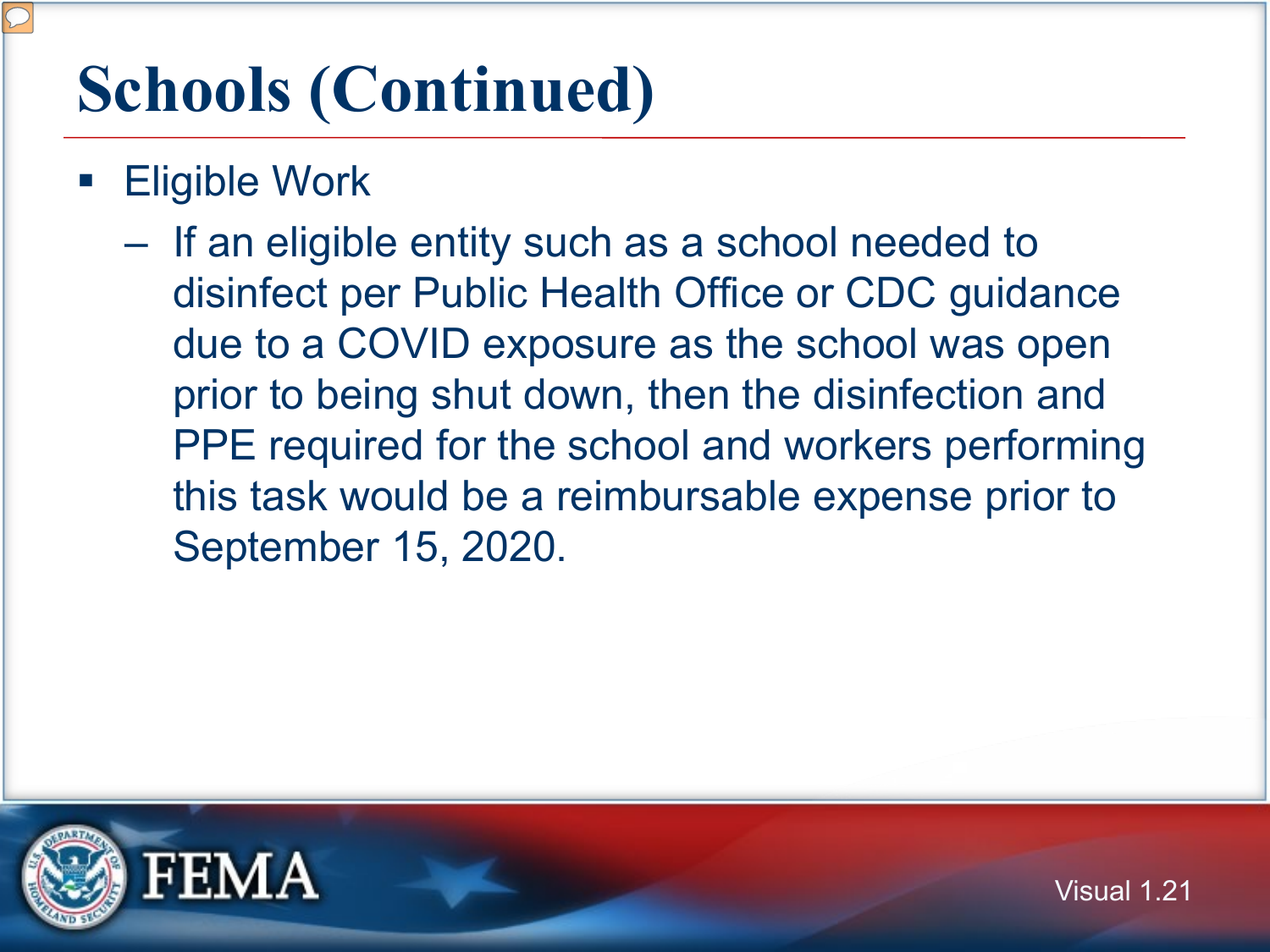#### **Schools (Continued)**

- Ineligible Work
	- School Meal Delivery that is not an approved PA emergency feeding
	- Day to day operations and re-opening work (i.e. disinfecting)
- **Exercise Ineligible Costs** 
	- Distance Learning
	- Technology and Software for remote teaching/learning
	- PPE, cloth facial coverings, temperature scanning and temporary barriers for re-opening schools



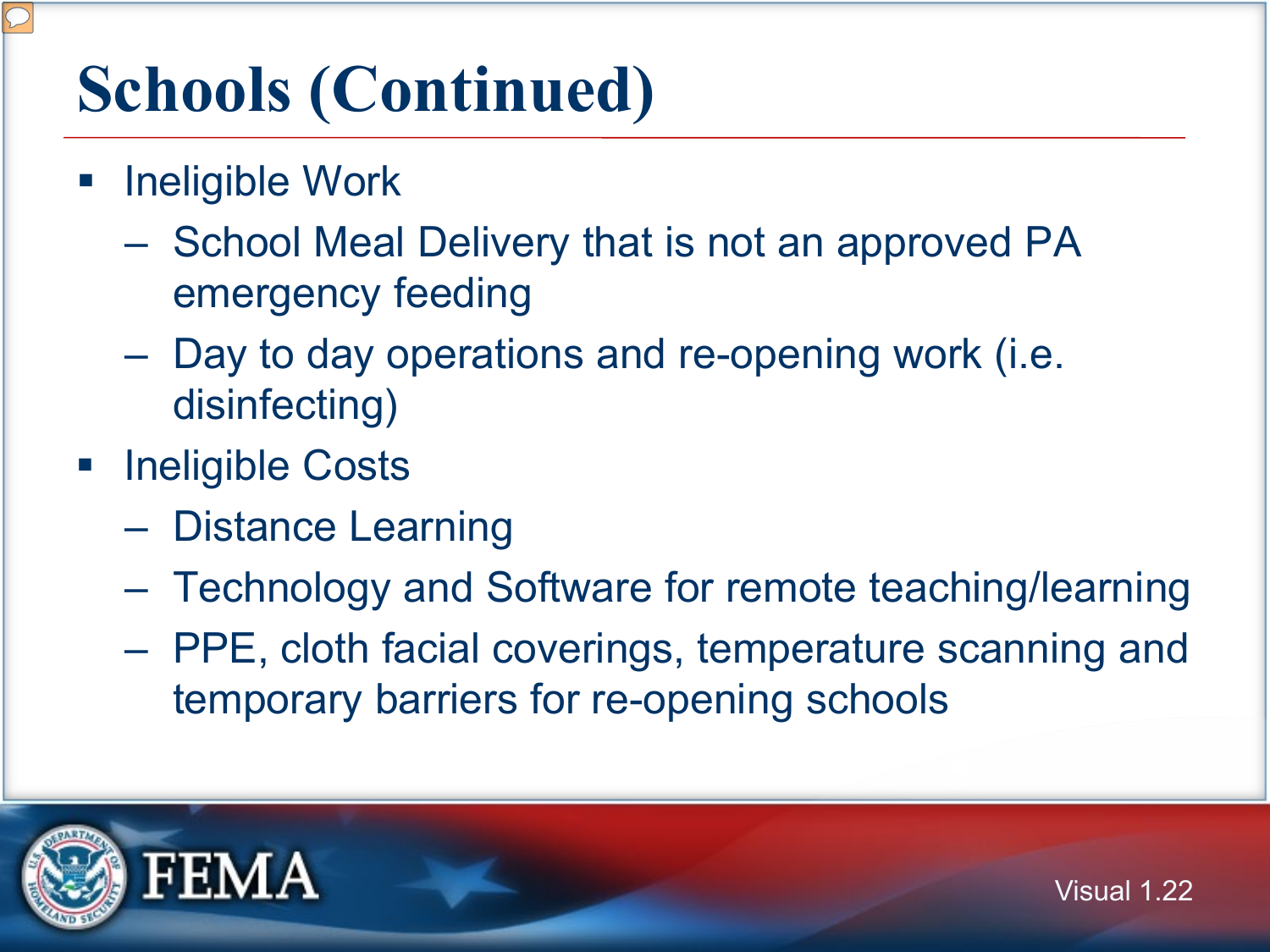## **Private Non-Profits (PNPs)**

Eligible Both Pre and Post September 15th

- Applicant
	- Own/Operate an eligible facility that provides emergency, medical, or custodial care services
	- PNPs that have a formal agreement with a legally responsible State/Local/Tribal/Territory government to perform emergency work or provide emergency service (sheltering or food distribution)
- Work
	- Perform emergency, medical, or custodial care services for which they are legally responsible





Visual 1.23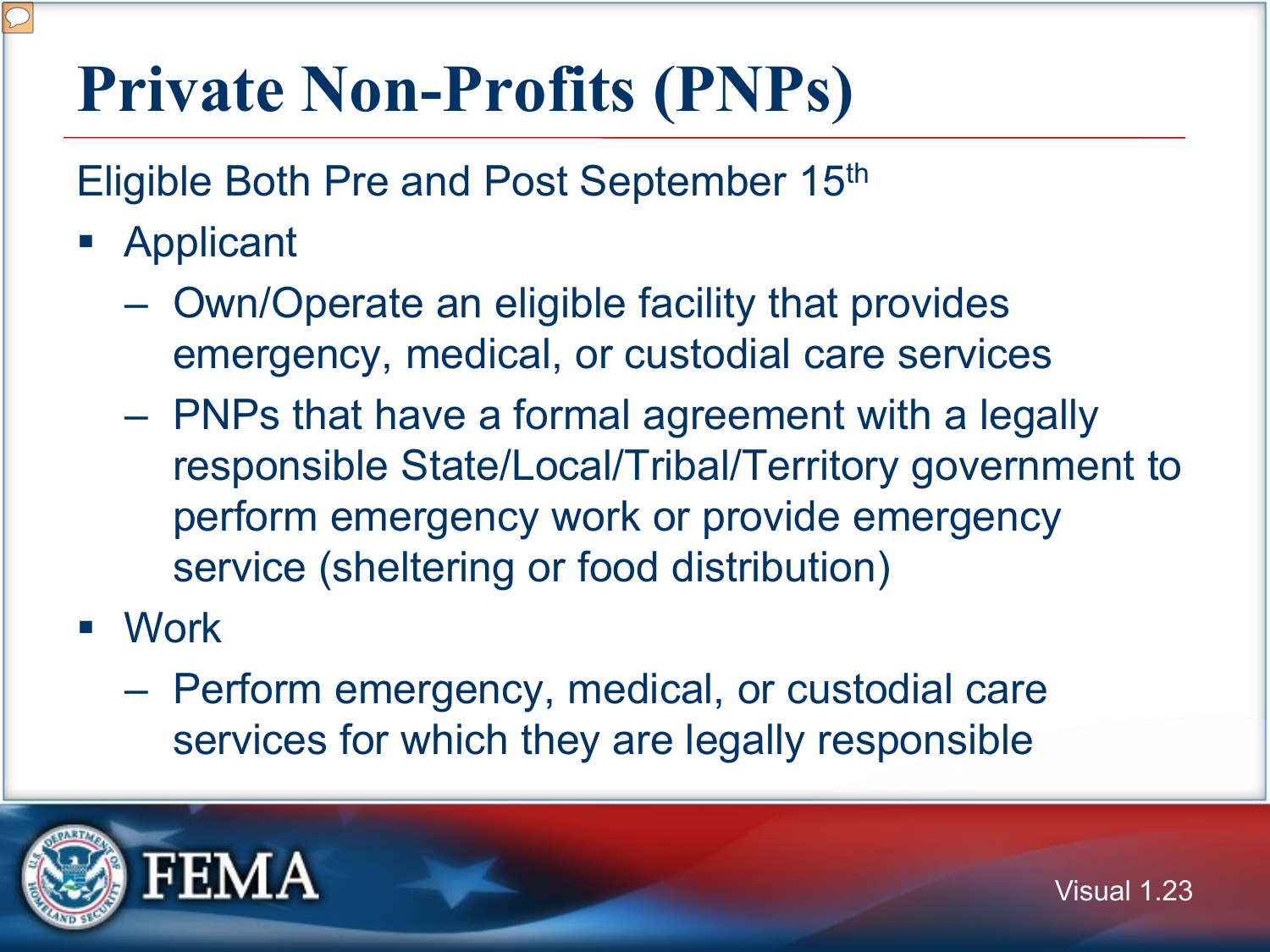## **Coordination of Funding**

- For COVID-19, Congress authorized over \$3 trillion to multiple federal agencies for them to provide assistance to SLTTs in addressing the effects of this public health emergency pandemic
- Given the multiple overlapping authorities and funding for the federal response to COVID-19, FEMA may provide PA funding to Applicants for eligible costs under the COVID-19 declarations that may also be eligible for funding under another federal agency's authorities



FEM A

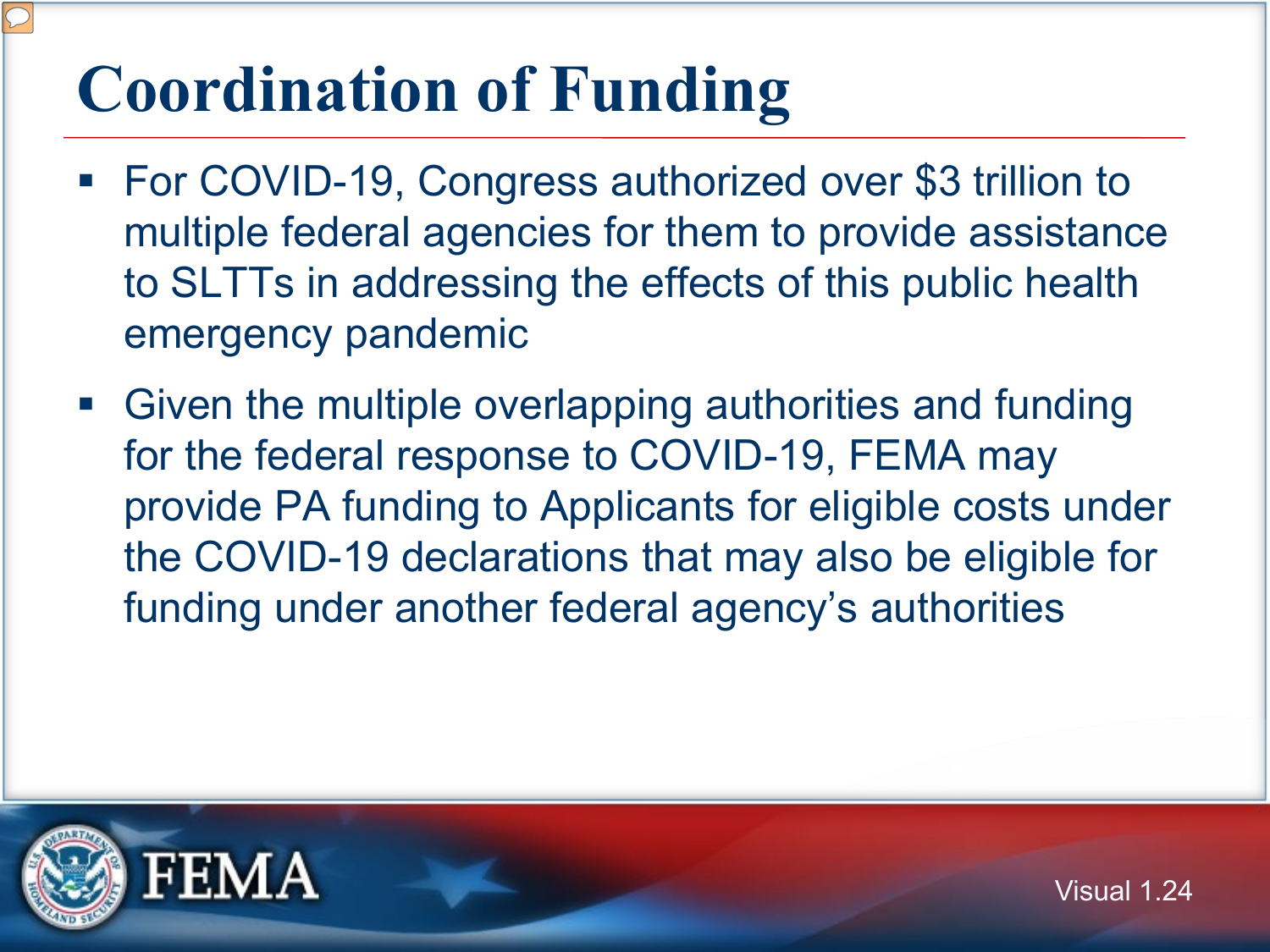## **Coordination of Funding (Continued)**

 Contact tracing is potentially an eligible PA emergency protective measure, in coordination with the U.S. Department of Health and Human Services (HHS) and the Department of the Treasury (Treasury); however, FEMA has determined that those agencies are the most appropriate for SLTTs seeking funding for contact tracing

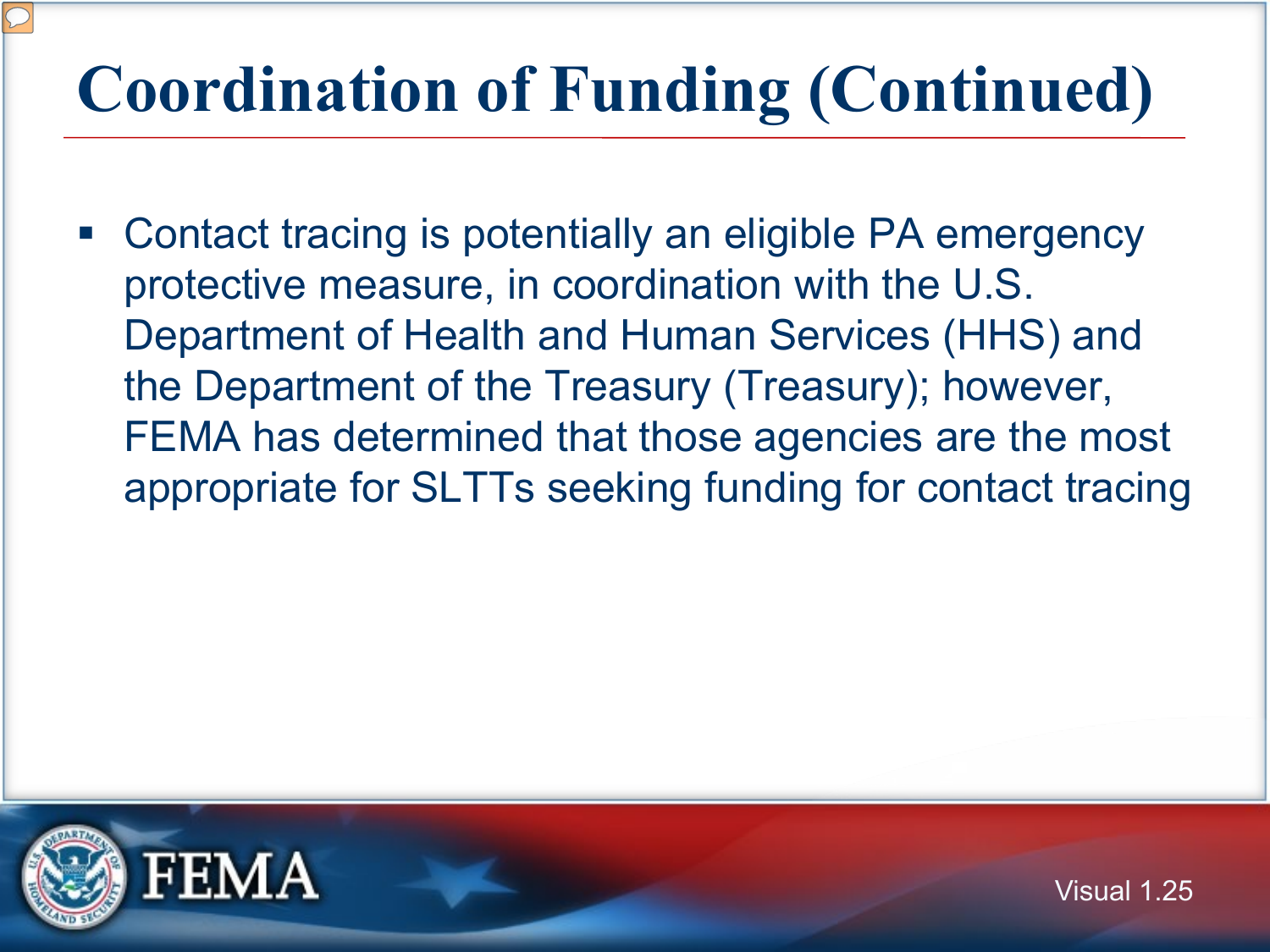#### **Disinfection**

- The clarified PA eligibility policy allows for the continued reimbursement of disinfection costs:
	- When necessary as an emergency protective measure in facilities where eligible emergency work or services are performed or provided, including medical care, noncongregate medical sheltering, emergency operations centers for COVID-19, and other eligible emergency services as listing in the policy
	- Includes purchase and provision of necessary supplies and equipment. Reimbursement is based on the costs necessary to address COVID-19 that are above regular operating costs and carried out pursuant to Centers for Disease Control and Prevention (CDC) guidance



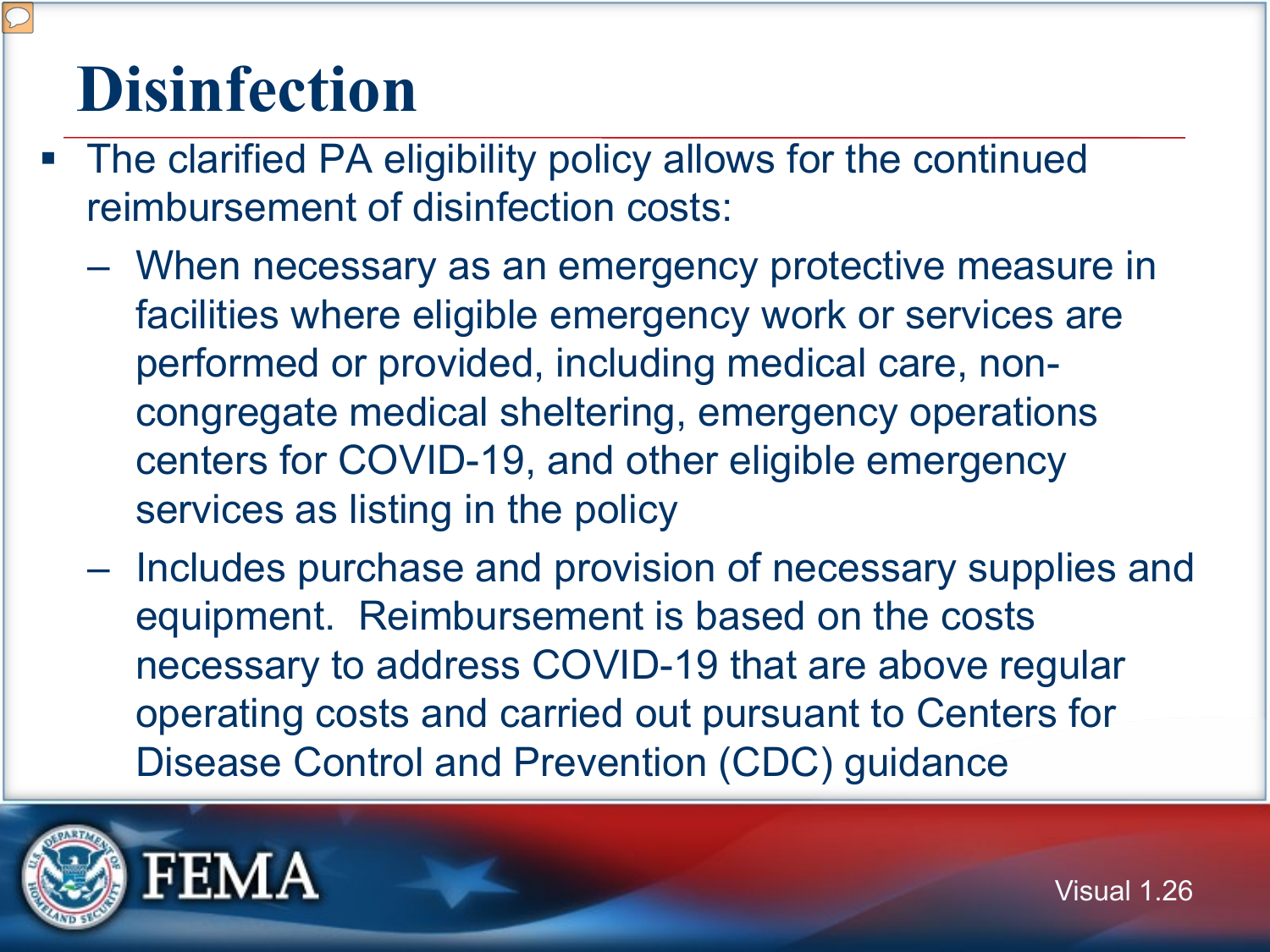- The clarified PA eligibility policy allows for the continued reimbursement of disinfection costs:
	- When necessary as an emergency protective measure in facilities where eligible emergency work or services are performed or provided, including:
		- Medical care
		- Non-congregate medical sheltering
		- Emergency operations centers for COVID
		- Other eligible emergency services as listing in the policy (CDC) guidance





Visual 1.27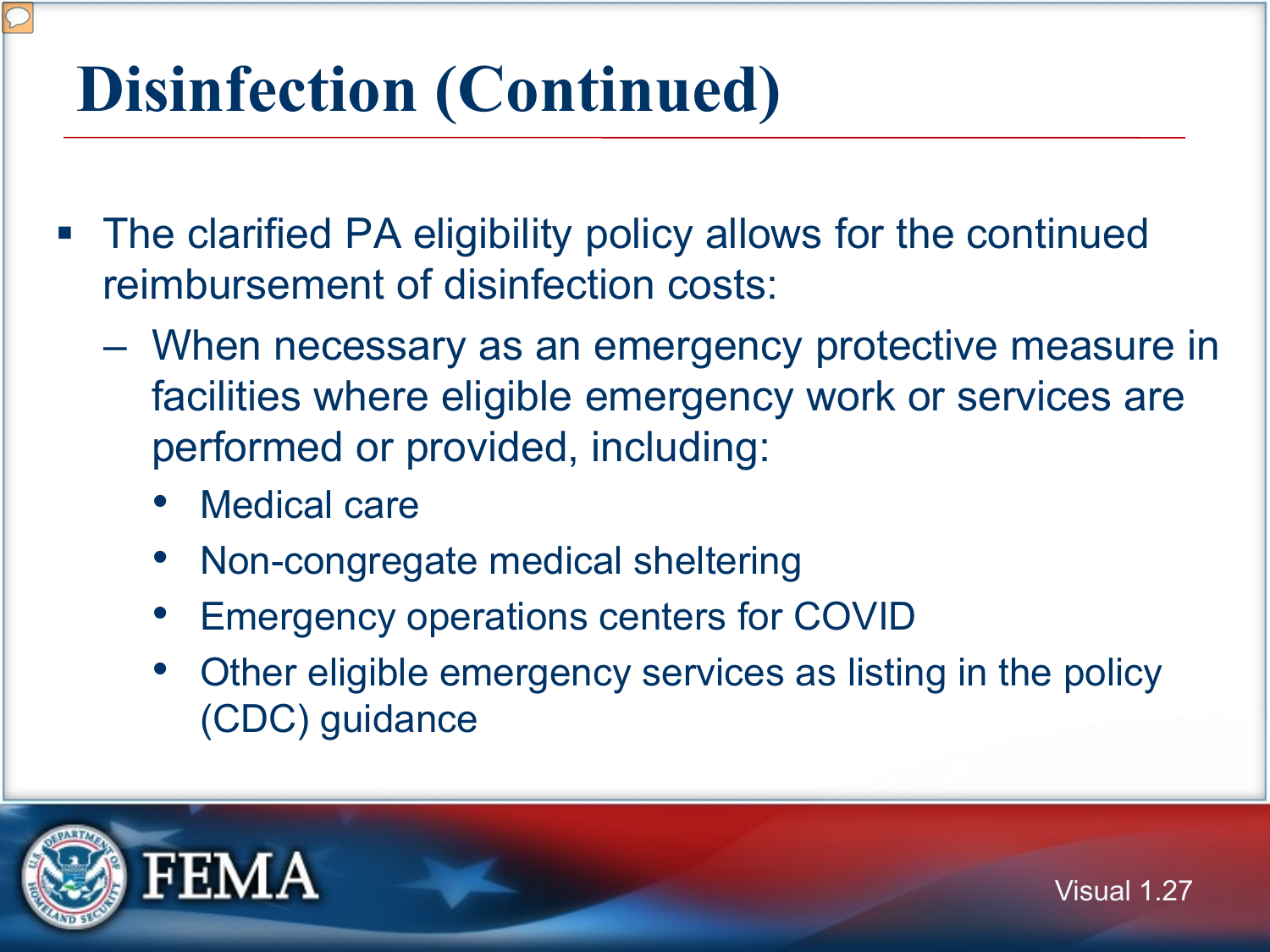- Under the original policy, the disinfection of eligible public and private nonprofit (PNP) facilities when necessary to protect public health and safety in response to the COVID-19 emergency and pursuant to the direction or guidance of public health officials may be eligible for reimbursement
- **-** Disinfection of facilities conducing other eligible emergency protective measures (e.g., medical care, noncongregate medical sheltering) are eligible under the original policy as they are under the updated policy



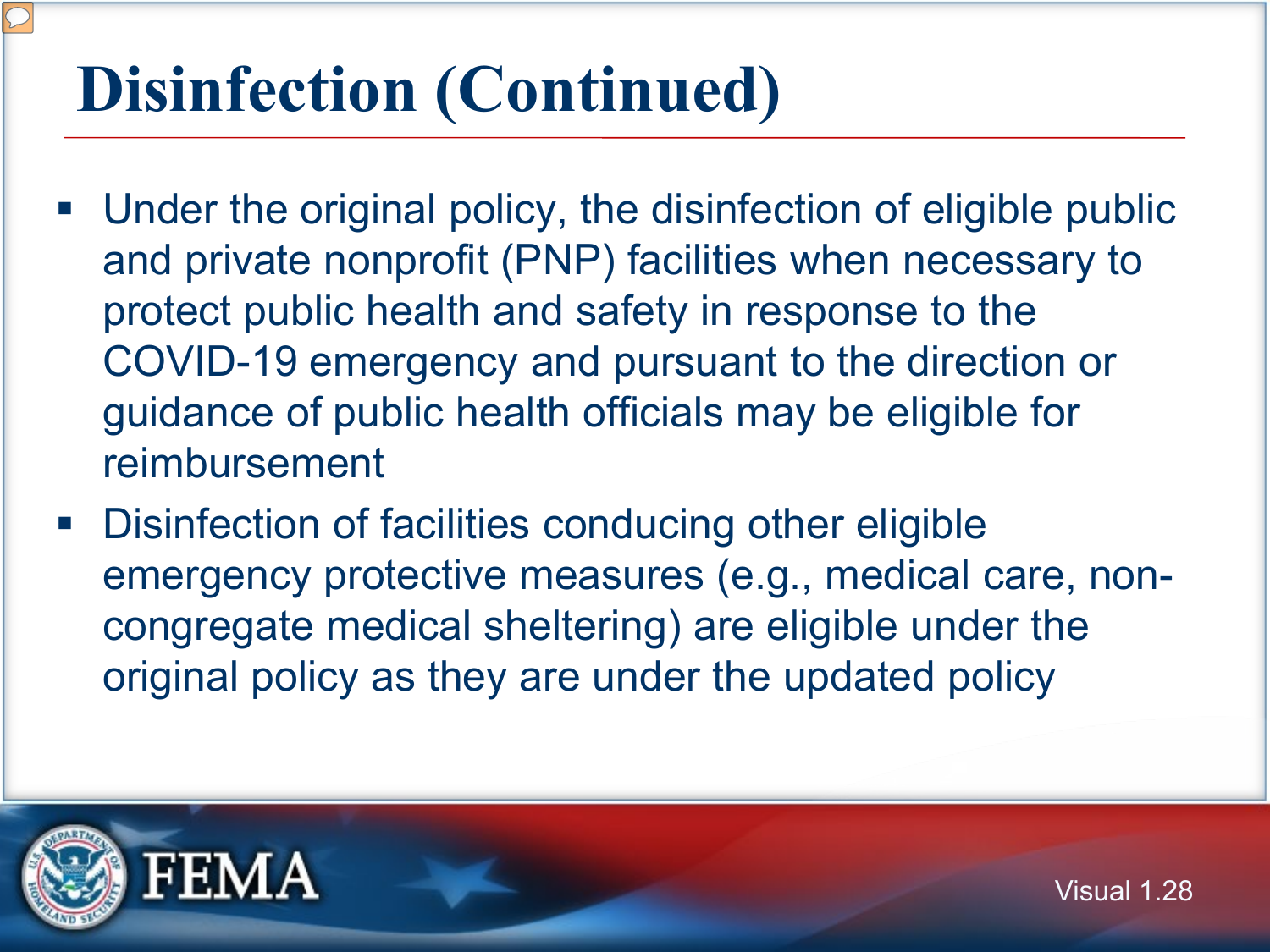The original policy, consistent with the PAPPG, also included funding for limited disinfection of a broader range of facilities, such as: Courthouses, City hall, public transit, public housing, and schools during pre-closure operations, when it was necessary to protect public health and safety, such as disinfection from an exposure due to a confirmed COVID-19 positive or presumed COVID-19 positive individual, prior to September 15, 2020.



Visual 1.29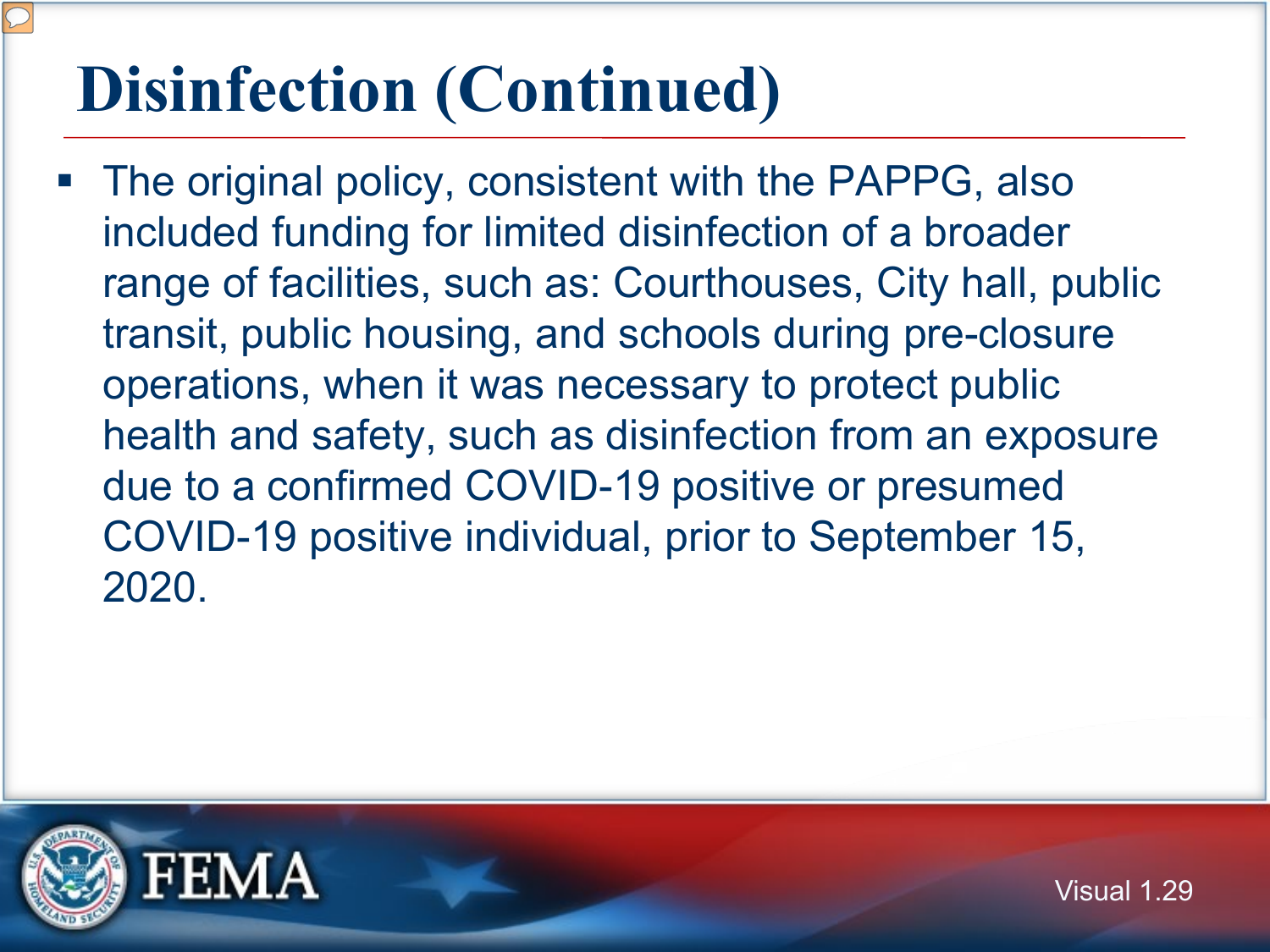Examples of Ineligible Disinfection:

- **Funding for other facilities or for the resumption of** regular operations is not eligible under the updated policy
- **Facilities** 
	- Closed/Not in use
	- Closed for more than 7 days
	- Outdoor facilities

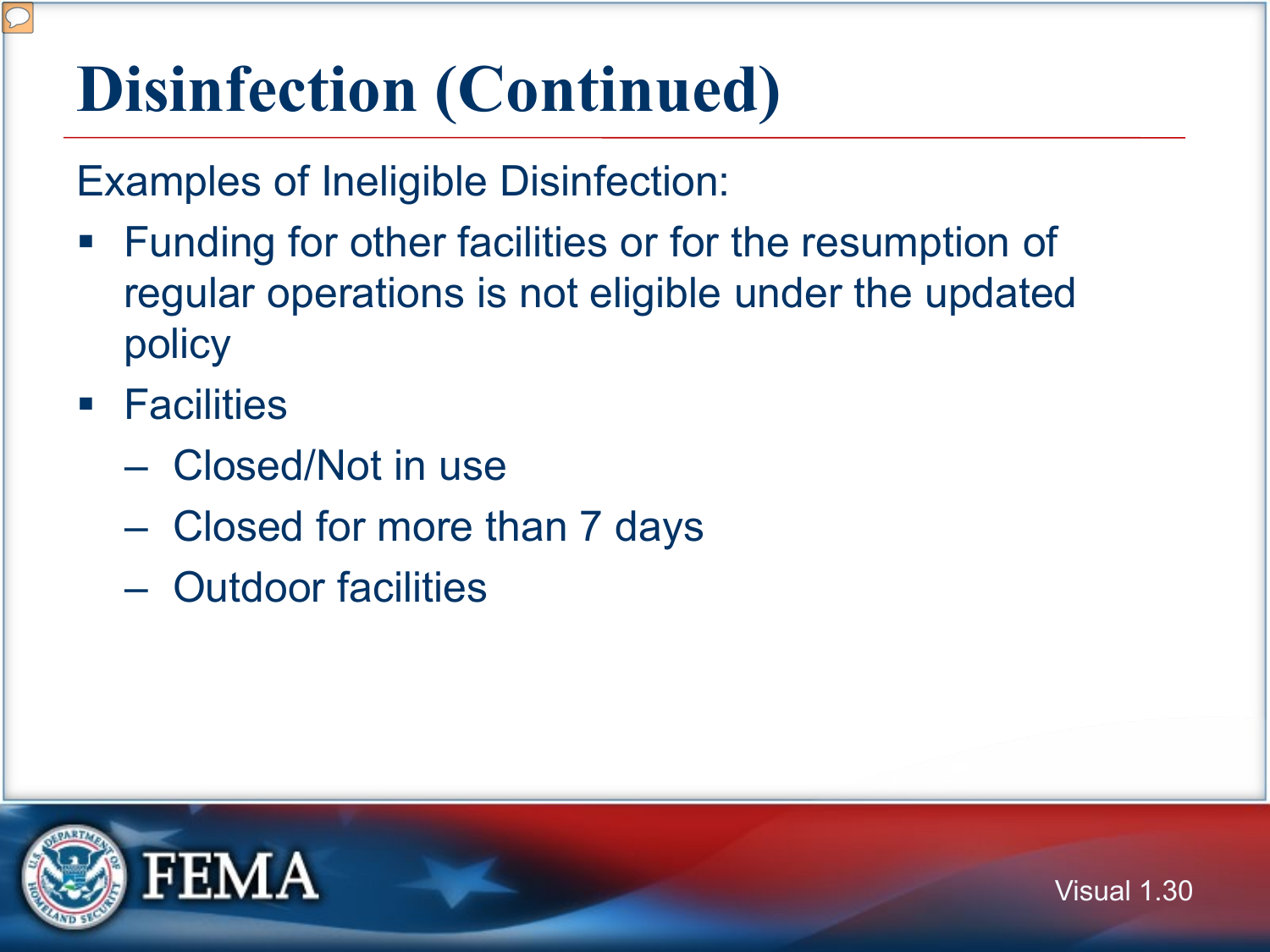Examples of Ineligible Disinfection:

- **E** Facilities
	- Other Public Facilities (Courthouses, City Halls, Public Transit, Public Housing, Schools, Fire Houses, Police Departments) where there was no exposure to a confirmed COVID-19 positive or presumed positive individual.
- Costs
	- New technology not in CDC Guidance
	- Acquiring Supplies for re-opening or in preparation of the future

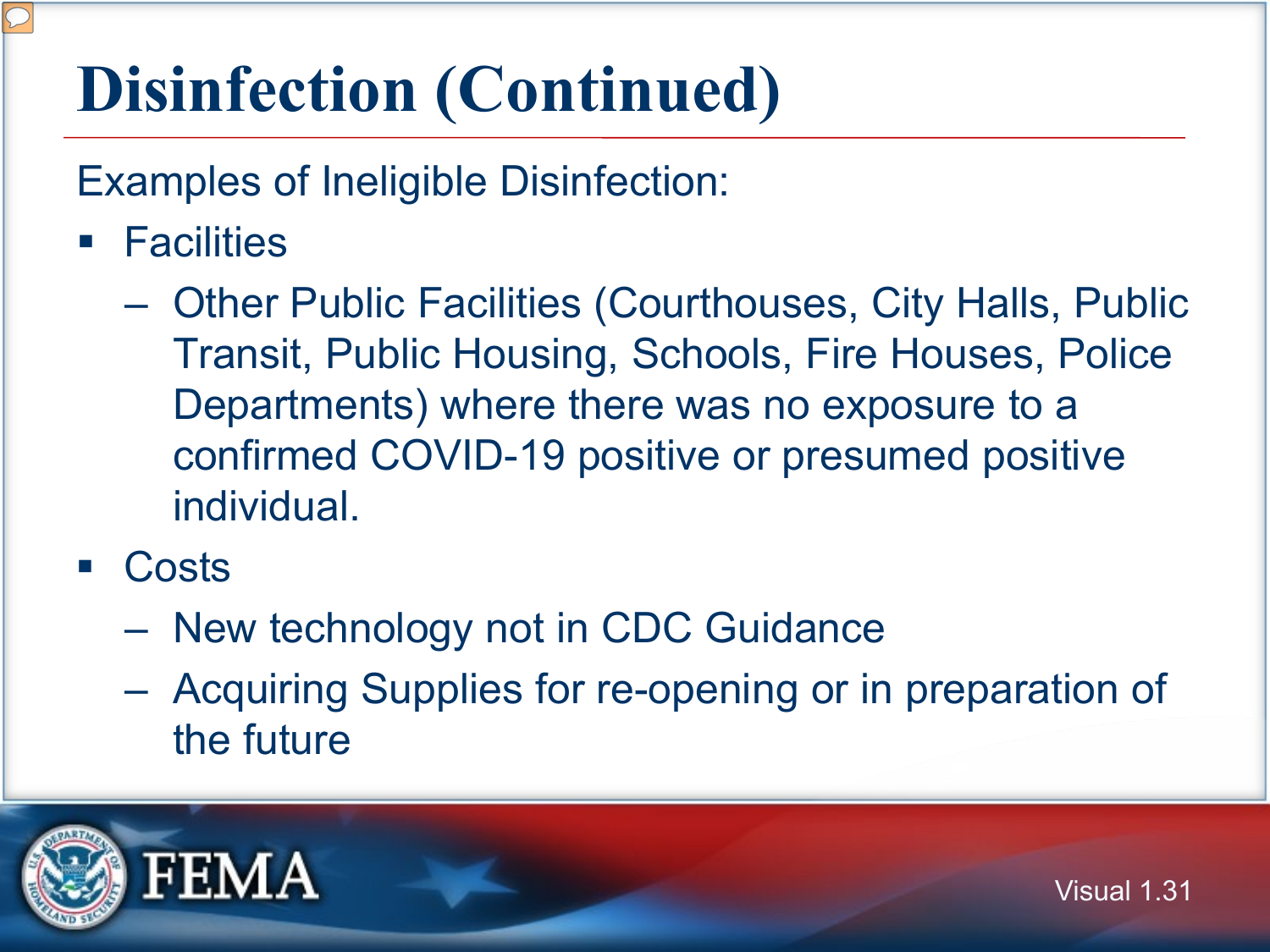- The clarified policy will continue eligibility of PPE when necessary:
	- To conduct other eligible emergency work, including PPE for healthcare workers, patients with confirmed or suspected COVID-19 infection, and first responders
	- Funding for the stockpiling of eligible personal protective equipment (PPE) is limited to a supply that is projected for use for up to 60 days
- The original policy, consistent with the PAPPG, provided for the purchase and distribution of PPE when necessary
	- To protect public health and safety in response to COVID-19

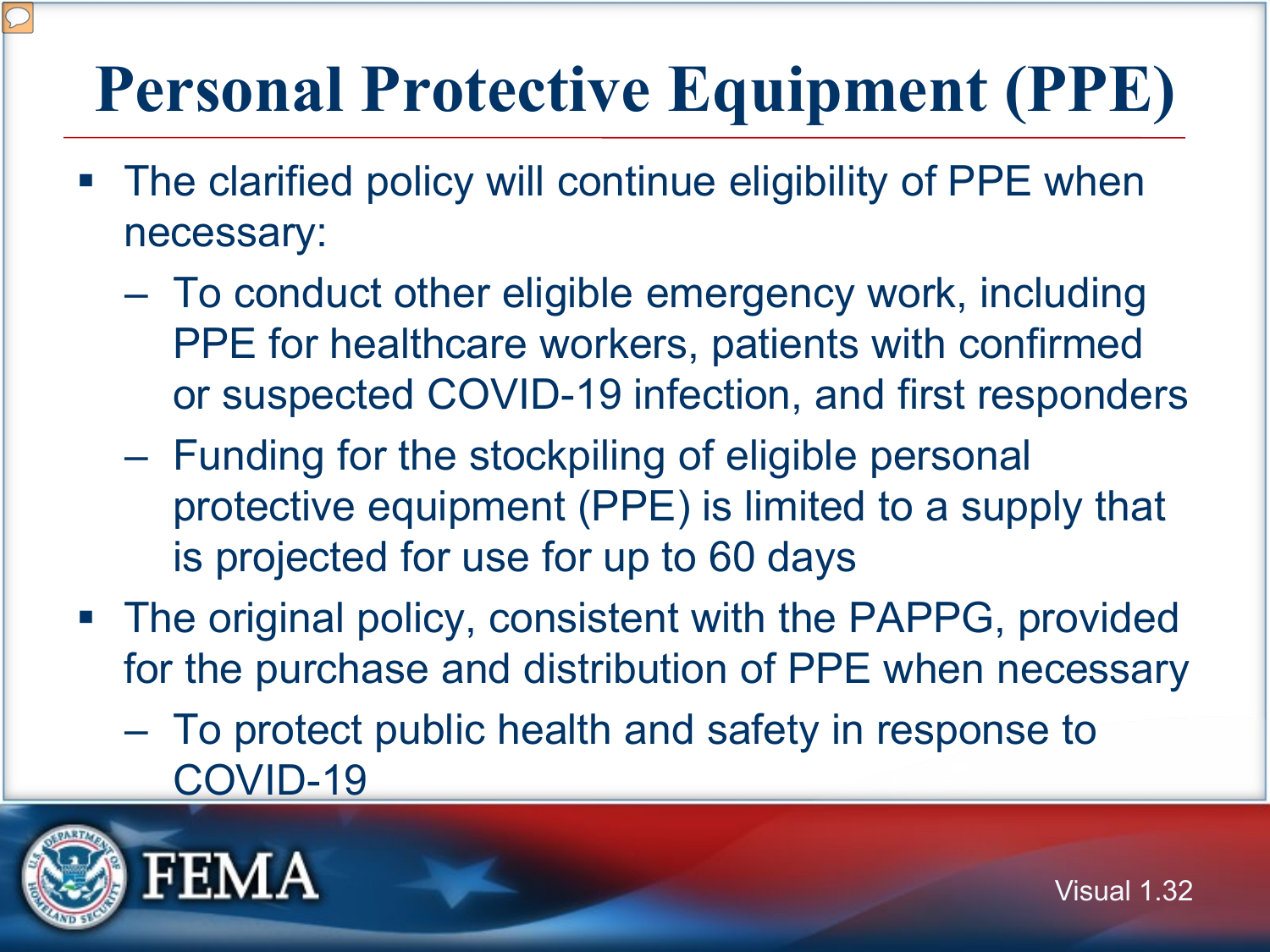- Pursuant to the direction or guidance of public health officials
- The purchase of supplies and commodities required for emergency protective measures includes personal protective equipment (PPE)
- Limited additional eligibility for PPE above what is necessary for medical care, custodial care, and medical sheltering may be eligible when it is necessary to protect public health, such as PPE necessary to conduct eligible disinfection work
- Under the original policy, not all PPE costs are eligible



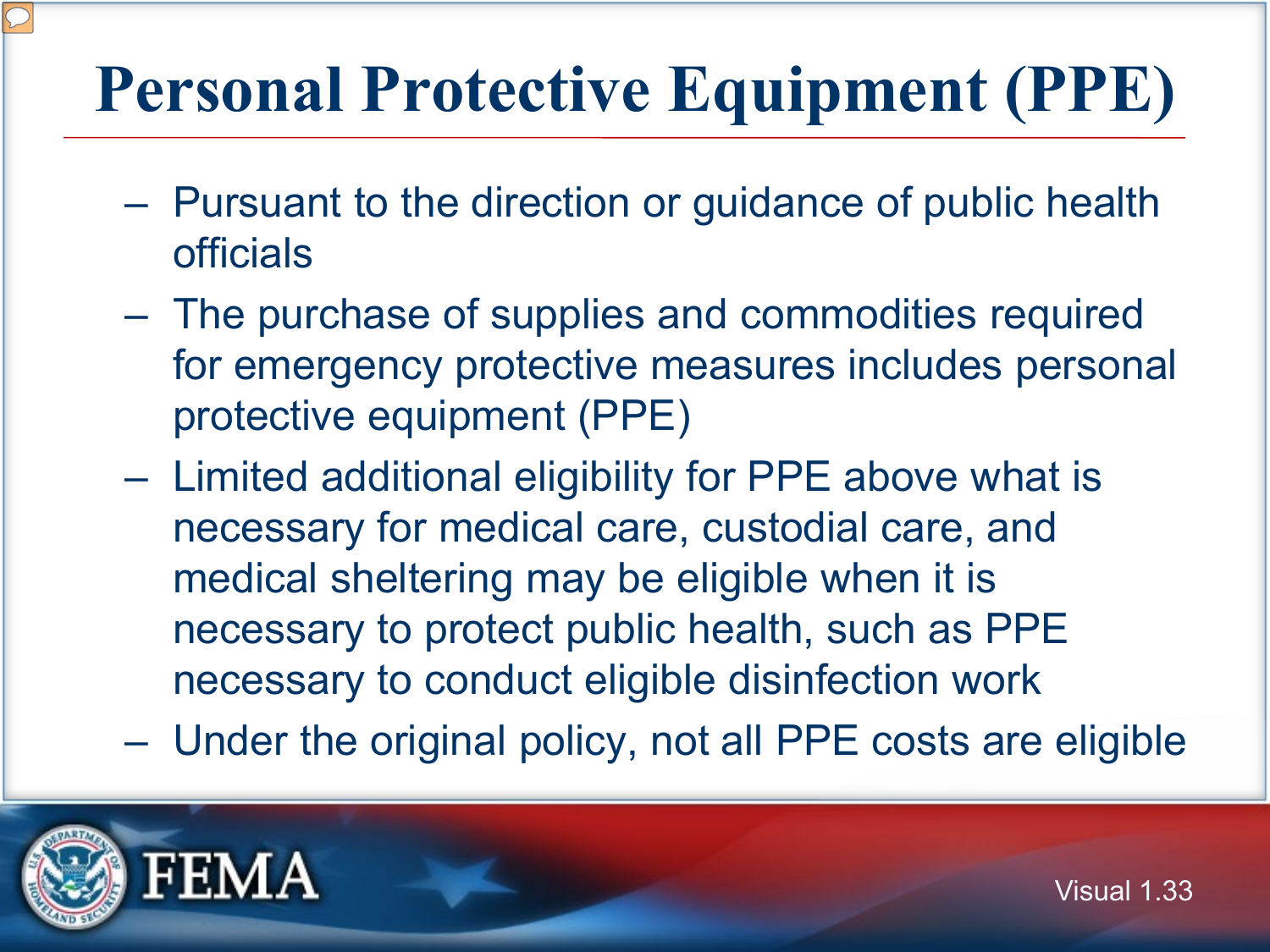- The original policy, consistent with the PAPPG, provided for the purchase and distribution of PPE prior to September 15, 2020 when necessary:
	- To protect public health and safety in response to COVID-19 and
	- Pursuant to the direction or guidance of public health officials
	- The purchase of supplies and commodities required for emergency protective measures includes personal protective equipment (PPE)





Visual 1.34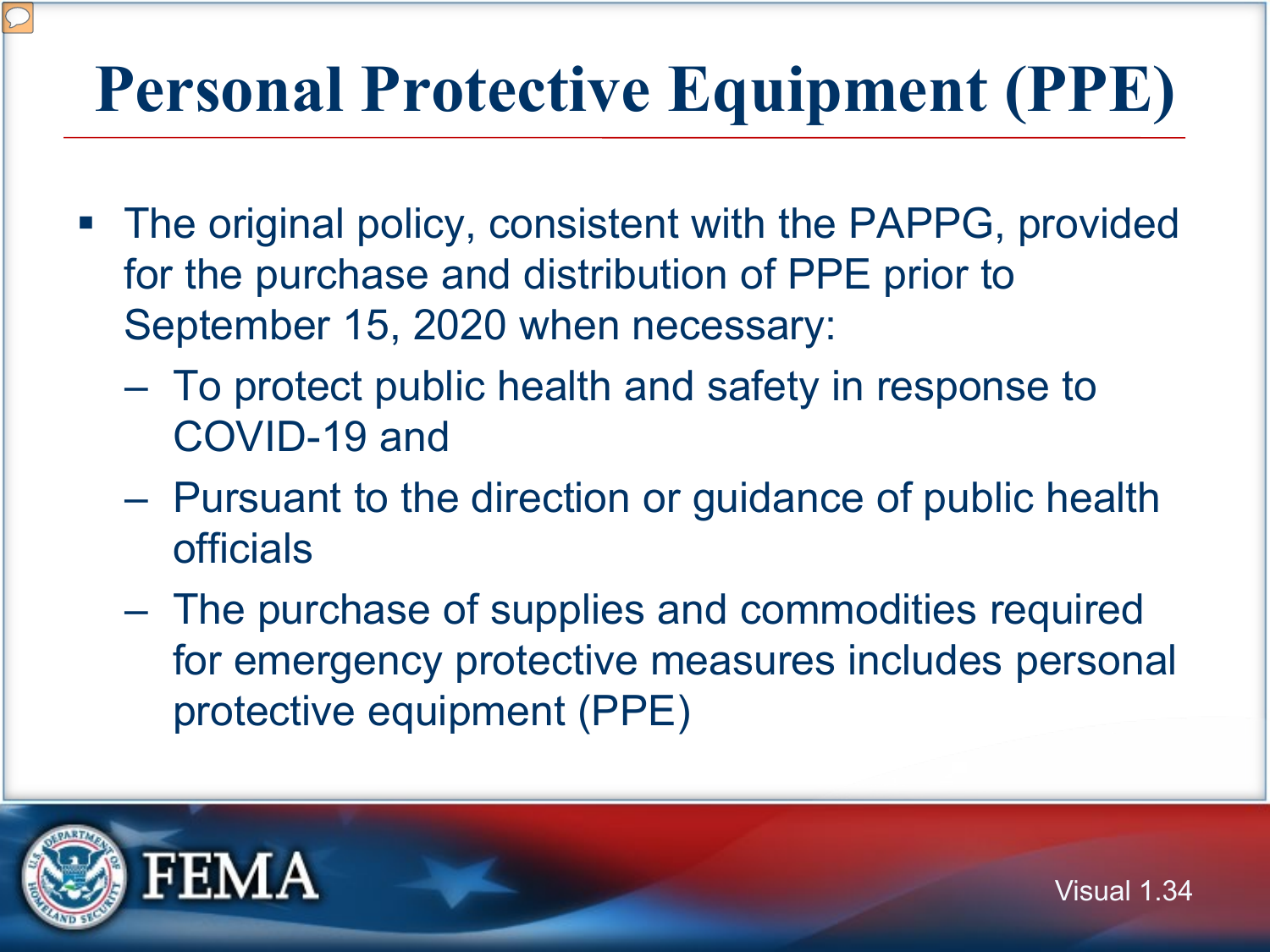- The original policy, consistent with the PAPPG, provided for the purchase and distribution of PPE prior to September 15, 2020 when necessary:
	- Limited additional eligibility for PPE above what is necessary for medical care, custodial care, and medical sheltering may be eligible when it is necessary to protect public health, such as PPE necessary to conduct eligible disinfection work.
	- Under the original policy, not all PPE costs are eligible



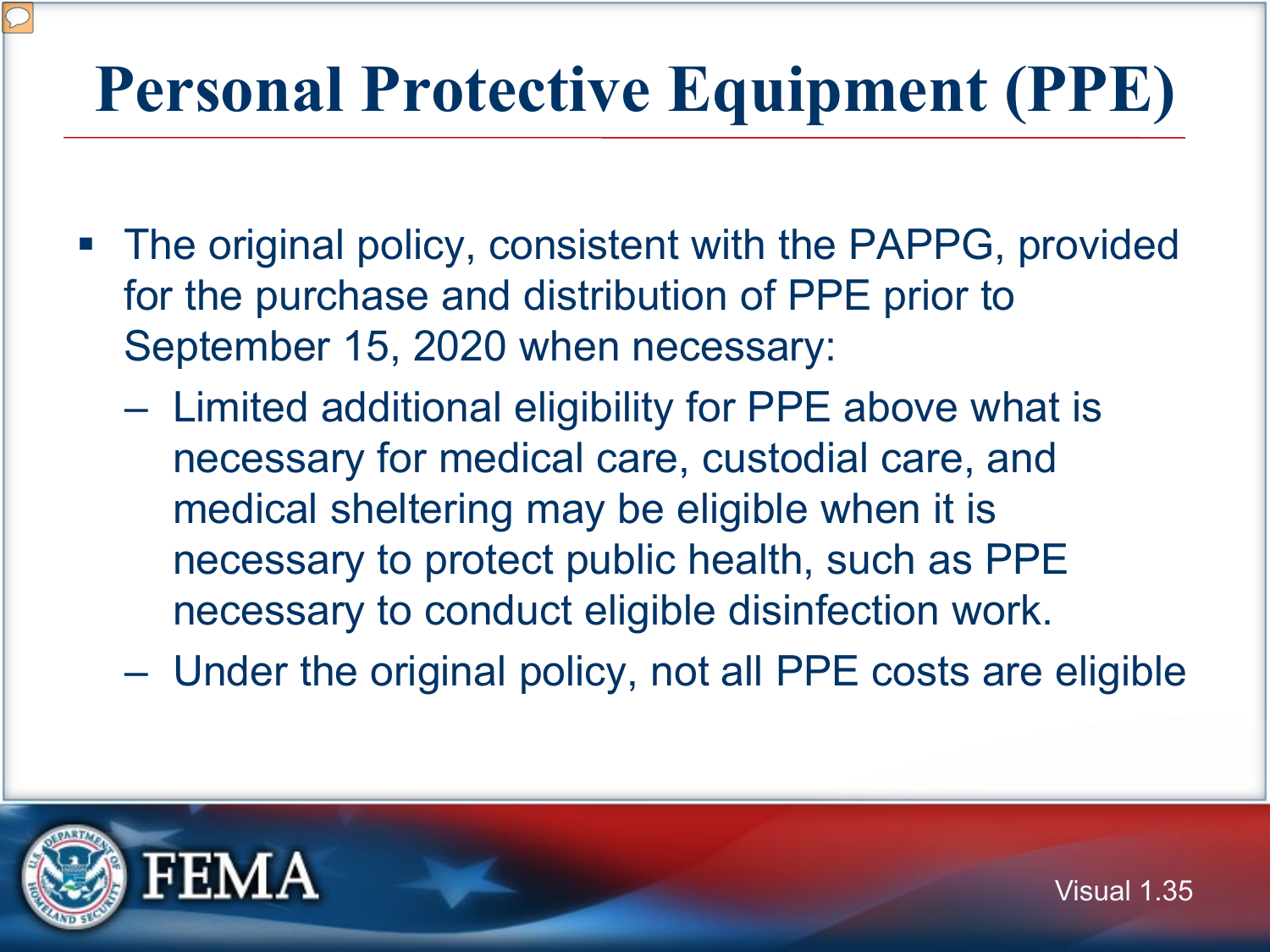#### Ineligible Work

– Work that is not directly related to the performance of otherwise eligible emergency work, or that is provided to individuals other than healthcare workers, patients with confirmed or suspected COVID-19 infection, or first responders (with the limited additional eligibility described on previous slides under PPE)



Visual 1.36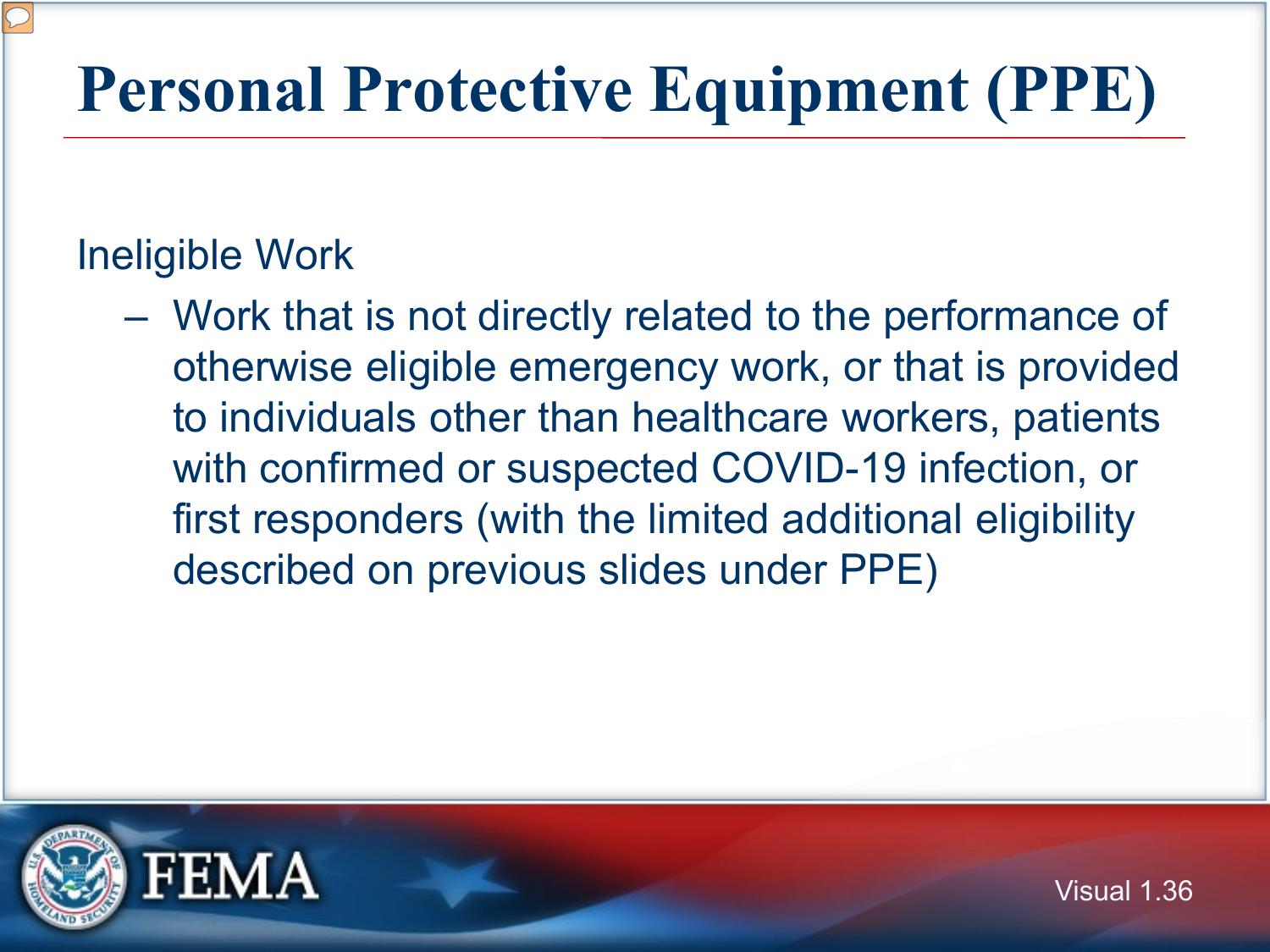- Ineligible Costs
	- Increased operating costs of government facilities/services including courthouses, prisons, utilities, public housing, or recreation, etc., including PPE
	- General distribution of PPE to all government sectors, all critical infrastructure workers, or to the public at large